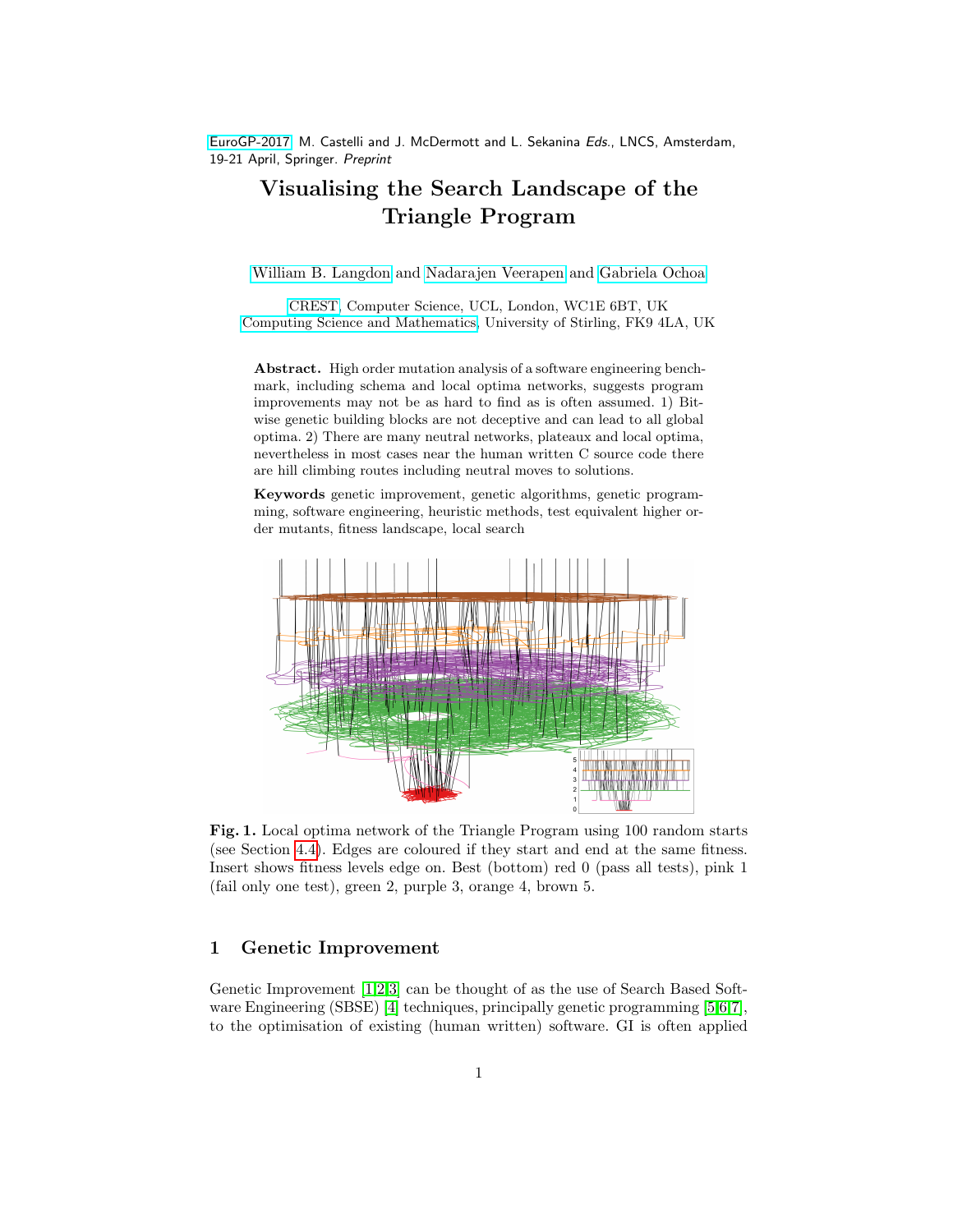to non-functional properties of software but perhaps it is most famous for improving program's functionality, e.g. by removing bugs [\[8,](#page-12-7)[9,](#page-12-8)[10](#page-12-9)[,11,](#page-12-10)[12,](#page-12-11)[13,](#page-12-12)[14,](#page-12-13)[15,](#page-12-14)[16\]](#page-12-15) or adding to its abilities [\[17,](#page-12-16)[18,](#page-13-0)[19,](#page-13-1)[20](#page-13-2)[,21,](#page-13-3)[22\]](#page-13-4). Non-functional improvements that have been considered or results reported include: faster code [\[23](#page-13-5)[,24\]](#page-13-6), code which uses less energy [\[25,](#page-13-7)[26](#page-13-8)[,27,](#page-13-9)[28,](#page-13-10)[29,](#page-13-11)[30](#page-13-12)[,31,](#page-13-13)[32,](#page-13-14)[33](#page-13-15)[,34\]](#page-14-0) or less memory [\[35\]](#page-14-1), and automatic parallelisation [\[36,](#page-14-2)[37,](#page-14-3)[38\]](#page-14-4) and automatic porting [\[39\]](#page-14-5) and embedded systems [\[40](#page-14-6)[,41,](#page-14-7)[25](#page-13-7)[,42](#page-14-8)[,43,](#page-14-9)[44,](#page-14-10)[45\]](#page-14-11) as well as refactorisation [\[46\]](#page-14-12), reverse engineering [\[47](#page-14-13)[,48\]](#page-14-14) and software product lines [\[49,](#page-14-15)[50\]](#page-15-0). There is very much a GI flavour in the air with a three-fold increase in GI publications (as measured by GI papers in the genetic programming bibliography) since the first GI workshop [\[51\]](#page-15-1) was first mooted (October,  $7 \t2014$  $7 \t2014$  $7 \t2014$ <sup>1</sup>. Nonetheless there remains a deal of scepticism in software engineering circles.

One criticism of genetic improvement is that the results are empirical and there is little theoretical underpinning [\[52\]](#page-15-2). One of the prejudices holding back software engineering is the assumption that software is fragile. It has been shown in a small number of cases that this fear has been overplayed. Whilst many mutations are highly deleterious, in the few cases reported, many others are not [\[53\]](#page-15-3). If presented differently, this idea is not news to software engineers: the failure of software engineering to widely adopt mutation testing [\[54\]](#page-15-4) is in part due to the presence of many equivalent mutants. But an equivalent mutant is simply a mutation which has no effect, which is exactly what GI has reported! Until recently [\[55\]](#page-15-5) mutation testing rarely considered more than one change to the source code at a time, whereas GI typically allows high order mutations (which make multiple changes simultaneously). We consider up to  $17<sup>th</sup>$  order mutations.

Mostly genetic improvement considers mutations to source code (typically C,  $C_{+}$  or Java [\[56\]](#page-15-6)) but similar empirical results have been reported at byte code [\[57\]](#page-15-7), assembly [\[58\]](#page-15-8) and indeed machine code [\[59,](#page-15-9)[60\]](#page-15-10) levels.

Due to the dearth of theoretical genetic improvement analysis, we shall study the GI search landscape  $[61,62]$  $[61,62]$ . Although small  $(39 \text{ lines of } C \text{ code})$  we chose the Triangle Program as it is a well known software engineering benchmark and we have used it with mutation testing [\[55\]](#page-15-5). Briefly, in mutation testing [\[54\]](#page-15-4) errors (mutations) like those a human programmer might make are deliberately injected into the program to see if the program's test suite can detect them. Our mutations were to replace numeric comparison operators, e.g., replace == with  $\leq$ . In the next section we describe a cut down version where there are only two choices for each of the seventeen comparison sites in the Triangle Program. Section [3](#page-2-0) presents a schema [\[63\]](#page-15-13) analysis of the simplified landscape which shows none of the high order schema are deceptive [\[64\]](#page-15-14). This suggests that it might be easy for a genetic algorithm (GA) to find solutions. (Section [4.2](#page-6-0) adds to this by showing none are strongly deceptive when larger moves are allowed.) We also see (Section [3.3\)](#page-4-0) that there are large plateaux where neighbours have identical fitness.

<span id="page-1-0"></span> $^1$  [http://geneticimprovementofsoftware.com/?page](http://geneticimprovementofsoftware.com/?page_id=13)\_id=13 (accessed Oct, 9 2016)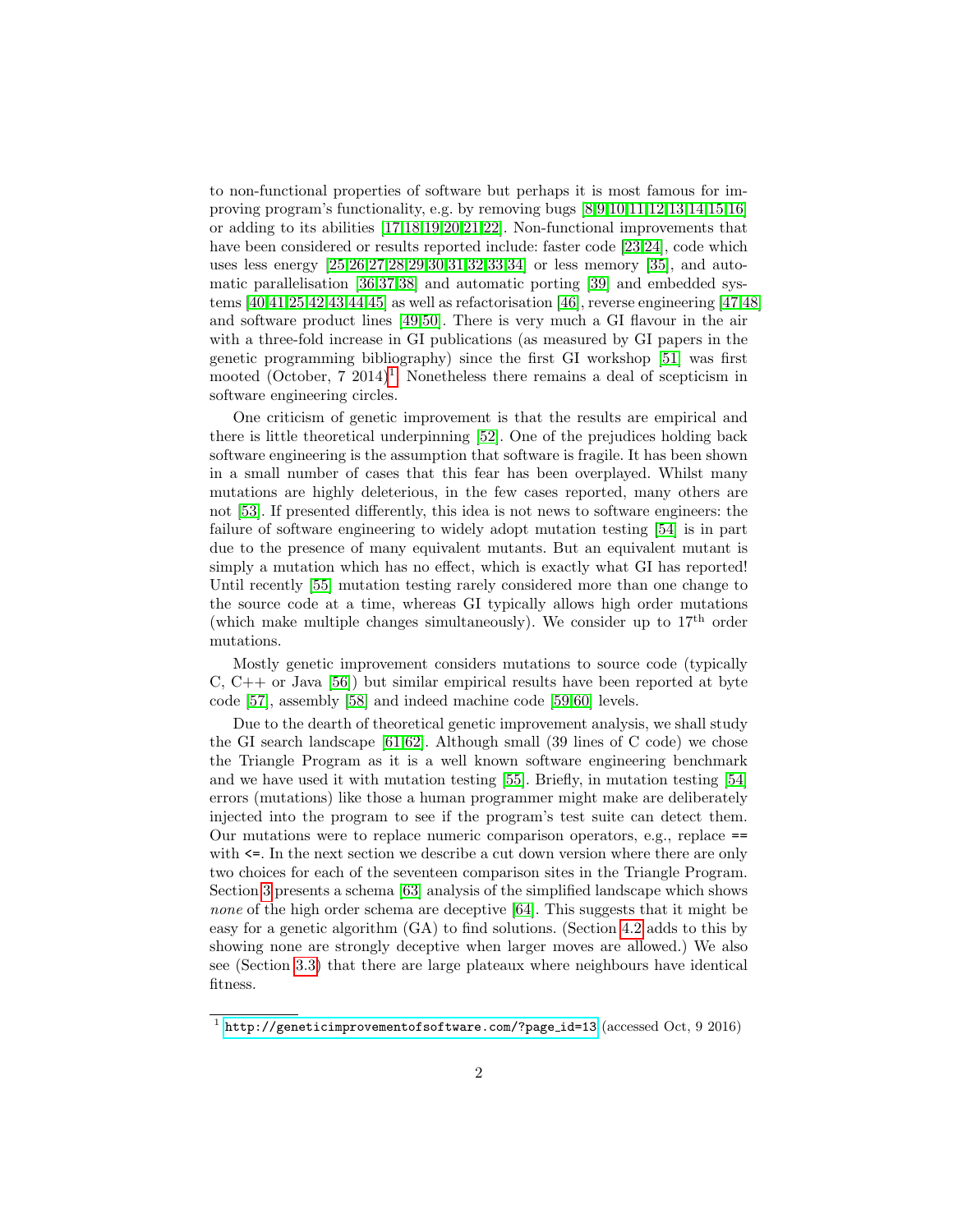Section [4](#page-5-0) returns to allowing all six possible C numeric comparison operations and shows that although solutions are extremely rare, the vastly increased search space is still easy for genetic improvement in the sense that a local search hill climbing algorithm can reach a global optima from almost any low order mutation provided neutral moves are allowed. In contrast search from a random point seldom finds a program that can pass all the test cases. This supports the idea that genetic improvement, where search may start near the good part of the search space, is easier than GP, where search may start from a random point.

### <span id="page-2-1"></span>2 Triangle Program Software Engineering Benchmark

The Triangle Program is well studied software engineering benchmark. It can be thought of as a model of unit testing. It classifies triangles as scalene, isosceles, equilateral or not a triangle. We have previously used it to study high order mutation, concentrating particularly on injecting faults which change the numeric comparison operators  $(\leq, \leq, ==, !=, =>$  and  $\geq)$  [\[55\]](#page-15-5). We now consider mutation of all 17 of the comparison operators in the Triangle Program as a genetic algorithm fitness landscape. Taking as our fitness the number of tests [\[55,](#page-15-5) Tab. 2] which the modified code fails. A test equivalent mutant is one that passes all the tests and so has the best fitness value, which is zero. We consider all possible simultaneous changes. For the Triangle Program there are  $6^{17} - 1 = 16926659444735$ mutations, of which 9215 are test equivalent, i.e. pass all the test cases.

# <span id="page-2-0"></span>3 Binary Representation: Replacing Comparisons with One Alternative

At first, instead of allowing all possible combinations, we study allowing each numerical comparison in the Triangle Program to be replaced by only one other. Table [1](#page-3-0) is taken from [\[55\]](#page-15-5). It shows hard to detect mutations of the Triangle Program. The source code of the unmutated Triangle Program contains only <=, == and > comparisons. The last three lines of Table [1](#page-3-0) gives their replacements in the commonest lower order hard to detect mutations. In mutation testing these mutations are known as the hardest to "kill". Therefore the substitutions given in last three lines of Table [1](#page-3-0) are the ones we use. Since there are six comparison operators and 17 potential mutation sites, this reduces the search space from  $6^{17}$ to  $2^{17}$ . (We shall return to the original problem in Section [4.](#page-5-0)) We evaluate all possible mutants.

### <span id="page-2-2"></span>3.1 High Order Binary Schema are Not Deceptive

There are 2048 global optima (shown in white in Figure [2\)](#page-4-1). On average each mutant fails only  $4.344 \pm 1.360$  tests. The worst mutant only fails six of the 14 tests (Figure [3\)](#page-5-1).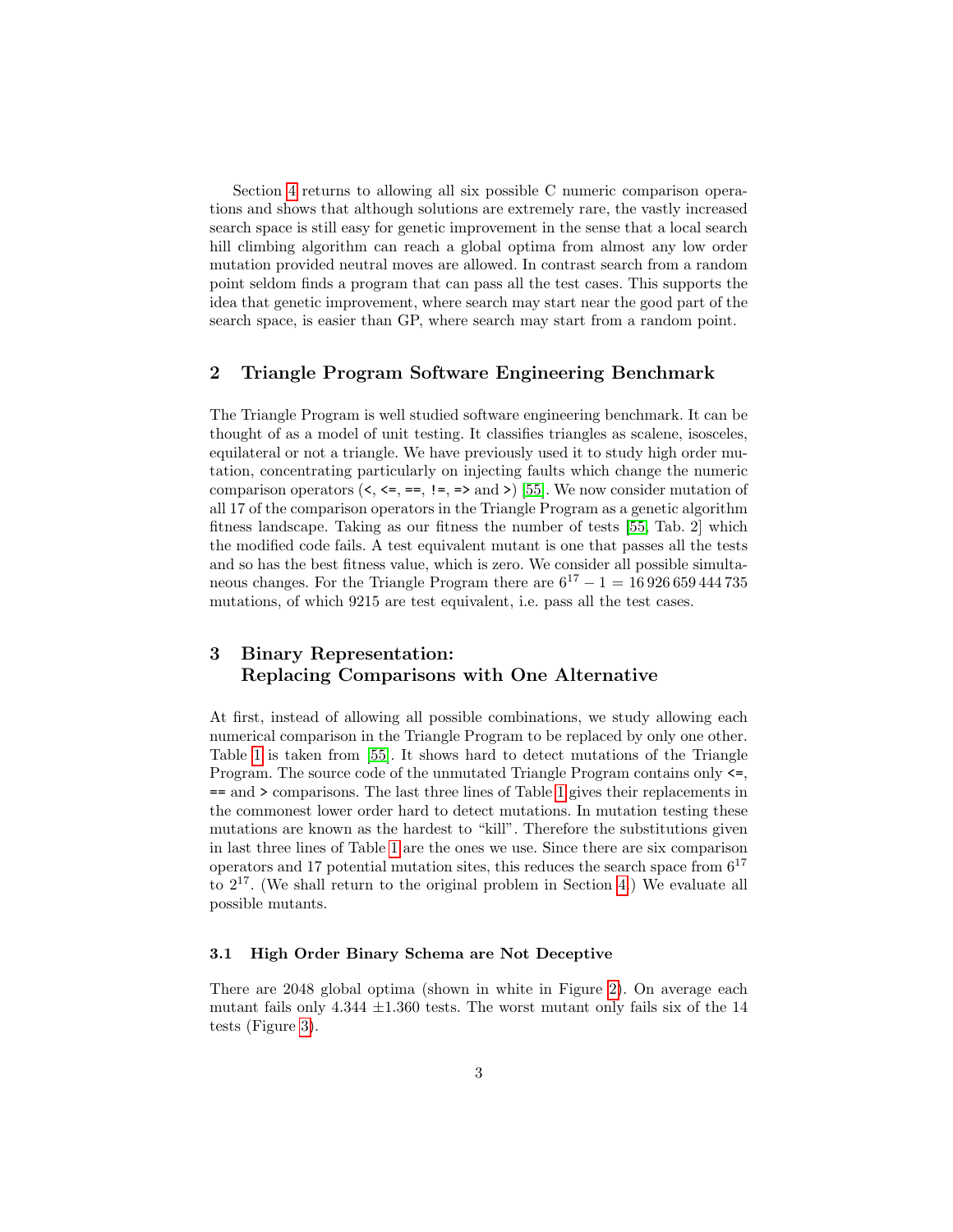of the Triangle Program [\[55,](#page-15-5) Fig. 3]. tion of number of tests failed for high-The first column contains the number est order binary schema of the Trianof times the individual changes shown gle Program (excluding 22 with average appear in 1<sup>st</sup>, 2<sup>nd</sup>, 3<sup>rd</sup> and 4<sup>th</sup> order test means). Last column is estimated popequivalent mutations.

|                              | of schema. |
|------------------------------|------------|
| $354 ==$ replaced by $\ge$   |            |
| 576 $\le$ replaced by $\le$  |            |
| $708 ==$ replaced by $\le$   |            |
| $1062$ > replaced by !=      |            |
| 1992 $\leq$ replaced by $==$ |            |
|                              |            |
|                              | -1         |
|                              | 1          |
|                              | - 1        |
|                              |            |

<span id="page-3-0"></span>Table 1. Hardest to detect mutations Table 2. Mean and standard deviaulation size needed for a random sample to distinguish between competing pairs

<span id="page-3-2"></span> $-4\,3.719\,\pm 1.328\quad1.9$ 4 4.969  $\pm 1.075$  $-54.062 \pm 1.478$  4.7  $54.625 \pm 1.166$  $-6\,3.812\pm1.509\quad2.4$ 6 4.875 ±0.927  $13.438 \pm 1.273$  1.1  $15.250 \pm 0.661$ -14 4.312 ±1.424 43.5 14 4.375 ±1.293  $-16$  4.188  $\pm 1.550$  8.6 16 4.500 ±1.118

Of the 34 high order schema<sup>[2](#page-3-1)</sup>, 22 have exactly average fitness and contain exactly half the global optima. The other 12 schema either contain no solutions or all of them. In the six schema which contain solutions, on average individuals are better than the average of the whole space. In the other six, the schema average is worse than the average of the whole space. That is, 22 schema have no signal and the remaining 12 are not deceptive. In the best schema (i.e. -11) mutants pass on average  $1.813 \pm 1.015$  more tests than its opposite (11) (see also Table [2\)](#page-3-2).

#### 3.2 Binary Schema Predict All Solutions of the Triangle Program

As the previous section showed, there are twenty two 16-order schema that have exactly average fitness. These correspond to  $22/2 = 11$  variable gene locations. I.e. locations of \*s, where either alternative can be used. Together they can be represented as a  $17 - 11 = 6$ <sup>th</sup> order schema by taking their union. This sixth order schema is shown in Table [3.](#page-4-2) These 11 \* (don't cares) give 2048 combinations  $(2^{11} = 2048)$  each of which is one of the solutions!

An alternative way of looking at this is, once we fix the six mutation sites in the C source code corresponding to the better than average schema in Table [2](#page-3-2) we are free to mutate all the others (using our restricted mutation operator, last three rows of Table [1\)](#page-3-0) and the new program will return the correct answer for all of the tests (Table [3\)](#page-4-2).

<span id="page-3-1"></span><sup>&</sup>lt;sup>2</sup> A  $16^{th}$  order schema has 16 defined positions [\[64,](#page-15-14) page 29], and one variable  $*$  position (length  $= 17$ ). Whereas a 1<sup>st</sup> order mutation is identical to the original except for one change.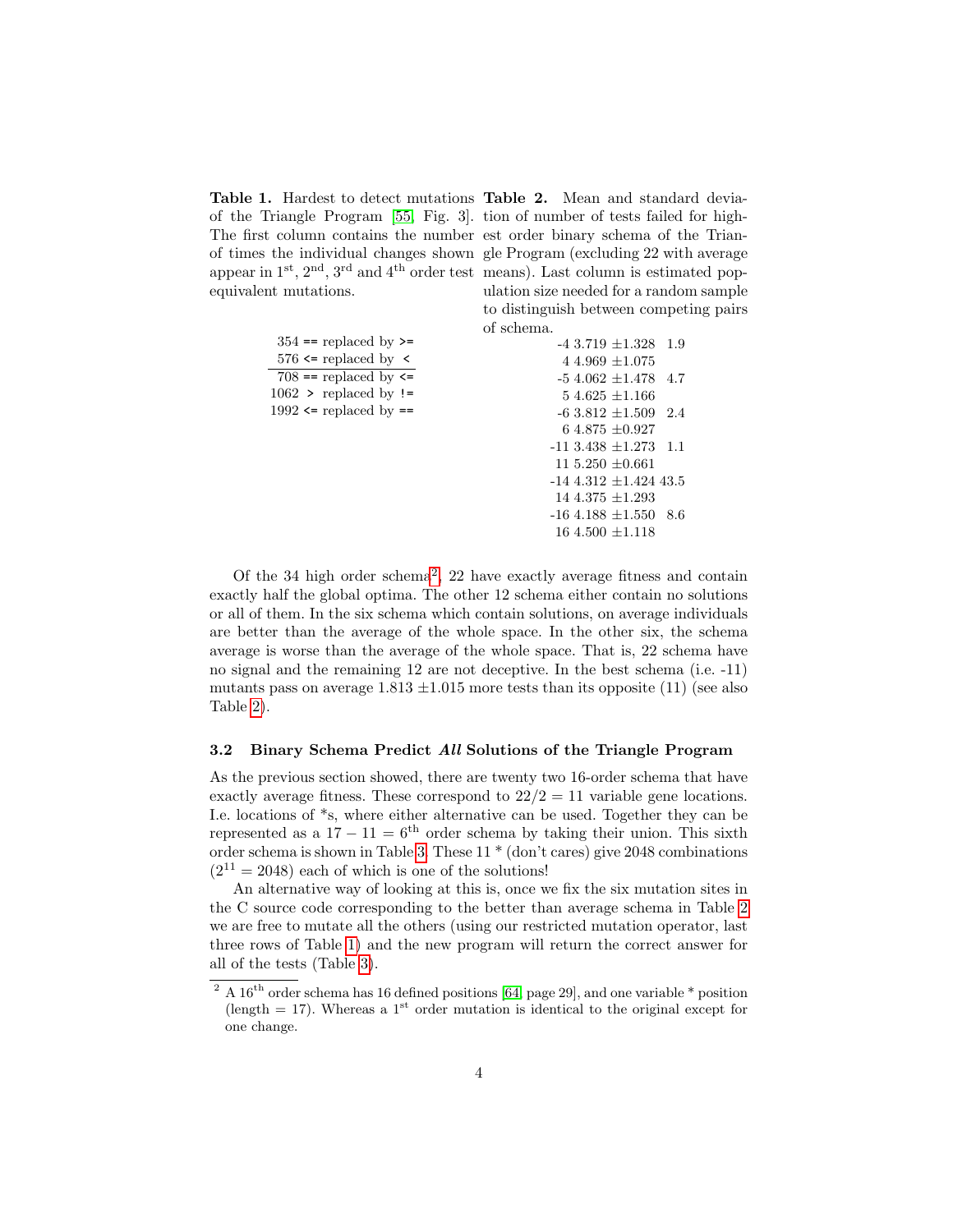| -<br>-                                                                            |                |
|-----------------------------------------------------------------------------------|----------------|
| -<br>-<br>$\overline{\phantom{a}}$<br>-<br>$\overline{\phantom{a}}$<br>-          |                |
| -<br>-<br>-<br>-<br>-<br>-<br>-<br>-<br>-<br>-<br>-<br>-                          |                |
| -<br>-                                                                            |                |
| -<br>-<br>-<br>-<br>-                                                             |                |
| -<br>-<br>-                                                                       |                |
| -<br>-<br>-<br>-<br>-<br>-<br>-<br>-<br>-<br>-<br>-<br>-<br>-<br>-<br>-           |                |
| -<br>-<br>-<br>-                                                                  |                |
| -<br>-<br>-<br>-<br>-<br>-                                                        |                |
| -<br>$\overline{\phantom{a}}$<br>-<br>-<br>-                                      |                |
|                                                                                   |                |
|                                                                                   |                |
|                                                                                   |                |
|                                                                                   |                |
| -<br>-<br>-                                                                       | $\overline{0}$ |
|                                                                                   |                |
|                                                                                   |                |
|                                                                                   |                |
|                                                                                   |                |
| -                                                                                 |                |
|                                                                                   | $\overline{2}$ |
| -<br>-<br>-<br>-<br>-<br>-<br>-<br>-<br>-<br>-<br>-<br>-                          |                |
| -<br>-<br>-<br>-<br>-                                                             |                |
| -<br>-<br>-<br>-<br>-<br>-<br>-<br>-<br>-<br>-<br>-                               | 3              |
| -<br>-<br>-<br>-<br>-<br>-<br>-<br>-<br>-<br>-<br>-<br>-<br>-                     |                |
| -<br>-<br>-                                                                       |                |
| -<br>-<br>-<br>-<br>-<br>-<br>-<br>-                                              | $\overline{4}$ |
| -<br>-<br>-                                                                       |                |
| -<br>-<br>-<br>-<br>$\overline{\phantom{a}}$<br>-<br>-<br>-<br>-                  |                |
| -<br>-<br>-<br>-                                                                  | 5              |
| -<br>-<br>-<br>-<br>-<br>-<br>-<br>-<br>-<br>-<br>-<br>-<br>-<br>-<br>-<br>-<br>- |                |
|                                                                                   |                |
|                                                                                   | 6              |
|                                                                                   |                |
|                                                                                   |                |
|                                                                                   |                |
| -<br>-                                                                            |                |
|                                                                                   |                |
|                                                                                   |                |
|                                                                                   |                |
|                                                                                   |                |
|                                                                                   |                |
|                                                                                   |                |

<span id="page-4-1"></span>Fig. 2. Fitness landscape of binary comparison improvement of Triangle Program. First 9 bits (512) horizontal, last 8 bits (256) vertical. 2048 test equivalent mutants (fitness=0) in white. The regular pattern of individuals with the same fitness indicates short building blocks. E.g. the vertical strips 8 pixels wide indicates the first three bits do not impact fitness. In contrast the last but one bit divides the figure into four horizontal stripes, two contain 50 176 mutants which fail 4 or more tests (dark pixels) whilst the others hold all the solutions (white). Fitness distance correlation is 0.45

<span id="page-4-2"></span>Table 3.  $6<sup>th</sup>$  order binary schema giving 2048 test equivalent mutations of the Triangle Program. \* indicates don't care but a 0 (or 1) means that only the one numeric comparison shown in the next row can be used. The bottom two rows gives the  $2^{11}$  alternatives (for the 17 – 6 = 11  $*$ s) which pass all the tests.

> Position 1 2 3 4 5 6 7 8 9 10 11 12 13 14 15 16 17  ${\bf Schema} \ \ * \ \ * \ \ * \ \ 0 \ \ 0 \ \ 0 \ \ * \ \ * \ \ * \ \ 0 \ \ * \ \ * \ \ 0 \ \ * \ \ 0 \ \ * \\$  $\text{Code} \quad \xleftarrow{\text{c} \leftarrow \text{c} = \text{c} = \text{c} = \text{c} = \text{c} = \text{c} = \text{c} = \text{c} = \text{c} = \text{c} = \text{c} = \text{c} = \text{c} = \text{c} = \text{c} = \text{c} = \text{c} = \text{c} = \text{c} = \text{c} = \text{c} = \text{c} = \text{c} = \text{c} = \text{c} = \text{c} = \text{c} = \text{c} = \text{c} = \text{c} = \text{c} = \text{c} = \text{c} = \text{$ == == == <= == == == <= != != !=

### <span id="page-4-0"></span>3.3 Local Search Landscape of the Binary Space

After full enumeration, we modelled the corresponding landscape as a network, with nodes being mutants and edges linking mutants with only one difference between them. Plateaus, i.e. a connected collection of solutions with the same fitness, were identified using code adapted from [\[65\]](#page-15-15), giving Figure [4.](#page-5-2) In Figure [4](#page-5-2) each rectangular box is a plateau of mutants, whose width is proportional to the number of mutants. Lines between boxes indicate pairs of mutants which differ only by a single bit flip. An edge's width is proportional to the number of such mutants. In the context of this simplified binary version, all mutants can reach at least one other mutant that fails fewer test cases in a single step. There is therefore no point in traversing any plateau to try to escape it.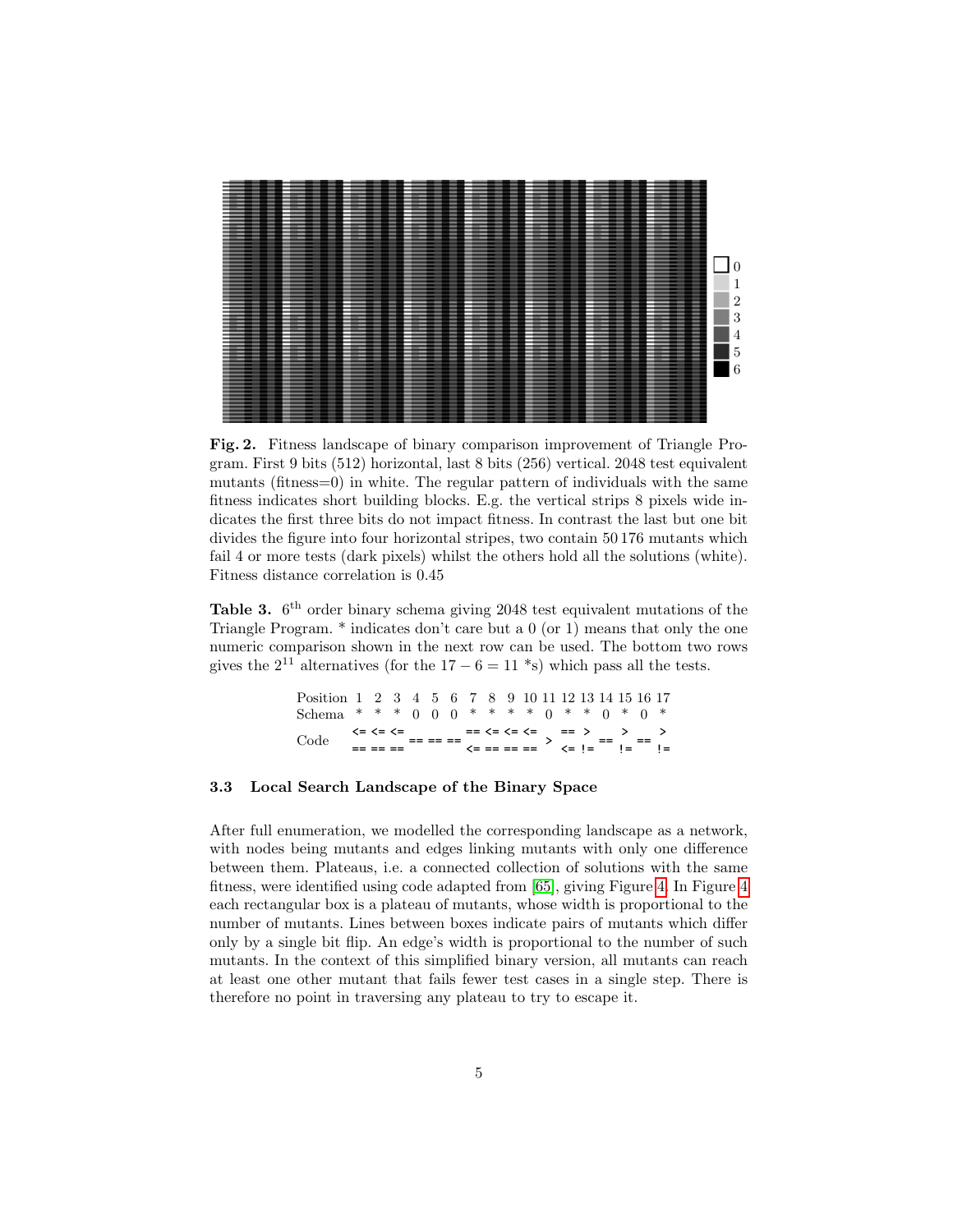

<span id="page-5-1"></span>Fig. 3. Fitness distribution in the binary comparison version of the Triangle Program. Gaussian fit to mean and standard deviation shown in background.



<span id="page-5-2"></span>Fig. 4. Plateaux and their connections in the landscape of the binary comparison version of the Triangle Program.

# <span id="page-5-0"></span>4 Original All Comparisons

Sections [2](#page-2-1) and [3](#page-2-0) described how in [\[52\]](#page-15-2) we simplified the Triangle Program Software Engineering benchmark to ease analysis of its schema and fitness landscape. From here on we return to the original formulation [\[55\]](#page-15-5). Next we evaluate all possible mutations (Figures [5–](#page-6-1)[8\)](#page-8-1). In Section [4.2](#page-6-0) we repeat the binary schema analysis and find when larger moves are allowed there may be deceptive schema. In Section [4.3](#page-7-0) we run a local hill climber both, from every part of the search space near the original program, and from samples of higher order mutations, and show that improvements are easy to find. Finally in Section [4.4](#page-8-0) we use another local iterated search, which alternates between hillclimbing and random moves, to map the local optima network, see also Figure [1](#page-0-0) (page [1\)](#page-0-0).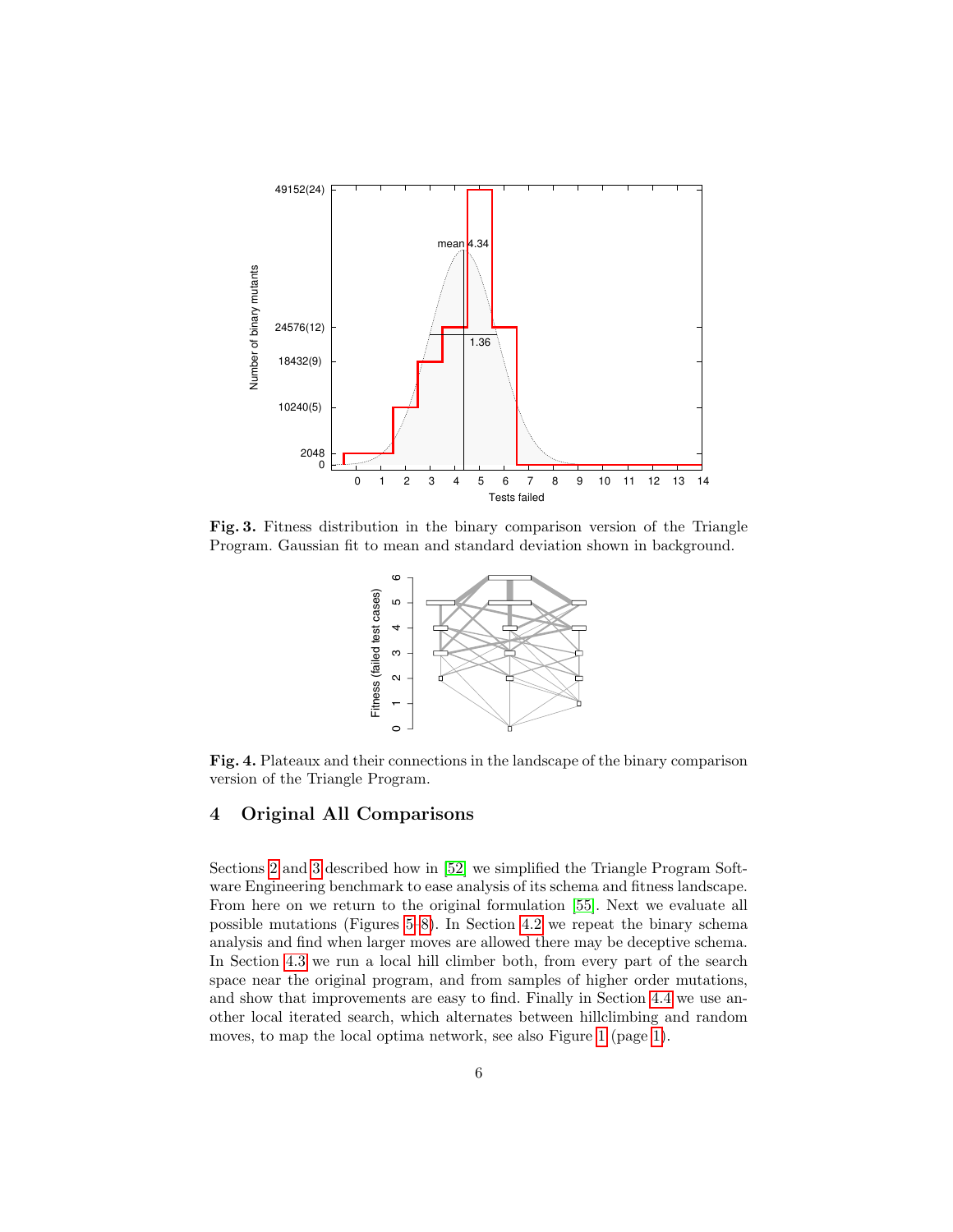

<span id="page-6-1"></span>Fig. 5. Fitness distribution of all 16 926 659 444 735 possible comparison mutations of the Triangle Program. Note most (78%) mutants fail five tests which corresponds with the peak in the two options only subspace, Figure [3.](#page-5-1) Right: same data plotted on log scale. Considering all six comparison operations increases the number of changes which still pass the whole test suite from 2048 to 9215.

### 4.1 Fitness Space of Triangle Program

We evaluated the whole of the search space. If we compare the results in Figure [5](#page-6-1) with the same data for the binary subset (Figure [3\)](#page-5-1) we see:

- Firstly the space is vastly bigger.
- The number of global solutions increases by a factor of 4.5 to 9215. However as a fraction of the total search space it becomes tiny  $(5 10^{-10})$  so random or brute force search are ineffective.
- However the overall shape of the distribution of fitness values of high order mutations remains similar. (The mean increases slightly from 4.34 to 5.42 and the standard deviations are similar, 1.36 v. 1.05 in the full search space.) Note, for example, in both cases there is a large peak of mutated programs that fail exactly five tests. Indeed most mutants still pass most tests.

As we shall see in Section [4.3,](#page-7-0) the large fraction of the search space with fitness of exactly five contributes to a huge neutral network. That is, there are many neighbouring programs (i.e. they differ in exactly one comparison) which fail exactly the same number of tests.

- The fraction of mutants which fail more than half the tests remains low (albeit finite rather than zero). Indeed only 40 in a million randomly sampled mutations fail all fourteen tests (right end side Figure [5\)](#page-6-1).
- Considering only first order mutations (Figure [6\)](#page-7-1), 16% pass all the tests. Indeed, as with the smaller search space (shown with dashed line in Figure [6\)](#page-7-1) most programs with only one change fail no more than two tests.

#### <span id="page-6-0"></span>4.2 High Order Schema Analysis

There are  $17 \times 6 = 102$  16-order schema. We estimated their fitness by randomly sampling each one a million times. The results are given in Table [4](#page-9-0) and Figure [7.](#page-7-2) Whereas when considering only two options (Section [3.1,](#page-2-2) Table [2\)](#page-3-2) in eleven of the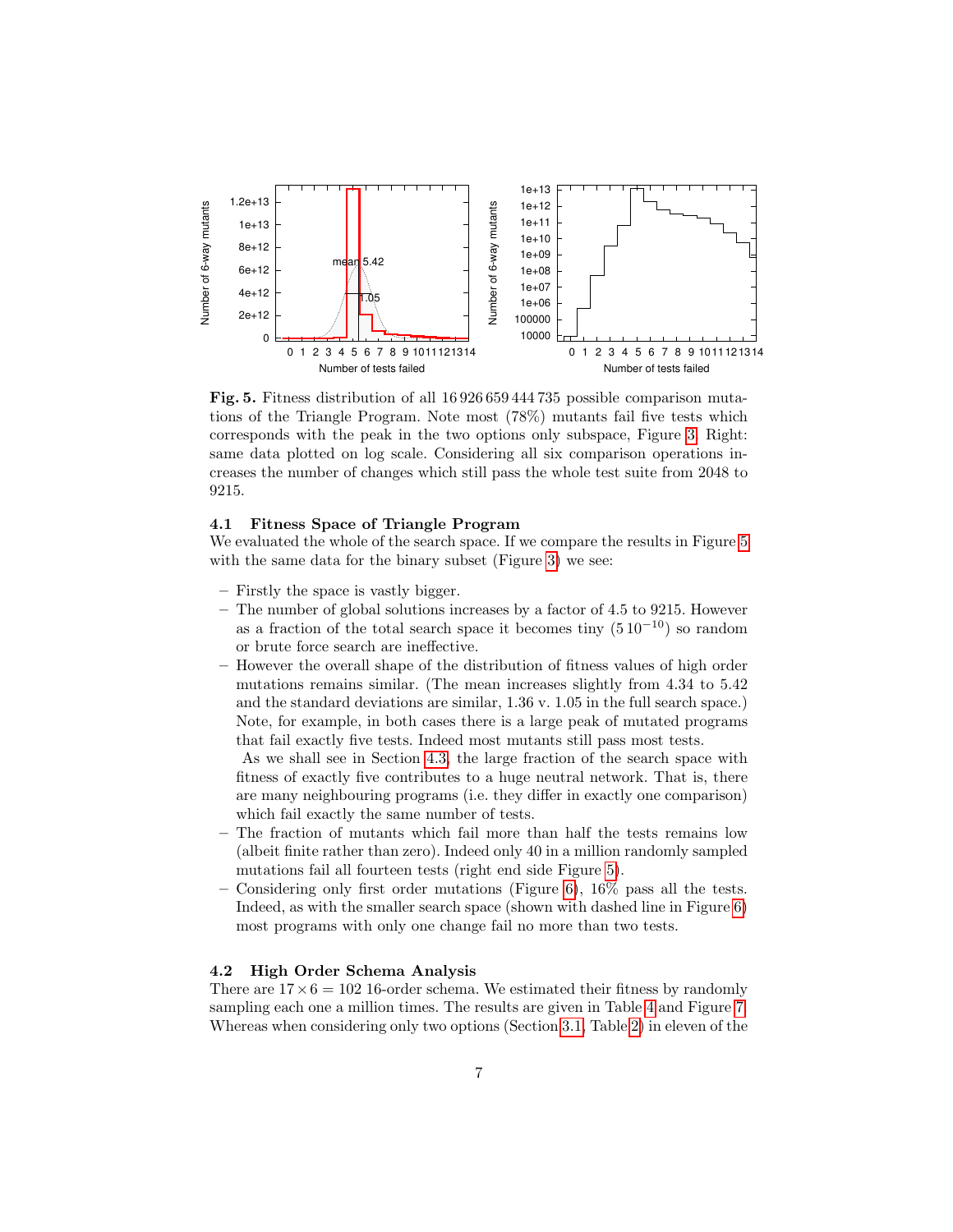



<span id="page-7-1"></span>Fig. 6. Fitness distribution of all Fig. 7. Fitness of all 102 high order 85 possible first order comparison mutations of the Triangle Program. (I.e. rescaled leftmost line of Figure [8\)](#page-8-1) Corresponding data for the binary version of the search space shown plotted with dashed line for comparison.

<span id="page-7-2"></span>schema and the number of solutions they contain for the Triangle Program with six comparison mutations. Schema contain either none,  $1/3$ ,  $1/2$  or all the solutions. Vertical noise added to separate data. All 16-schema containing a solution have fitness  $>$  mean  $-0.0368$ .

17 mutation sites both alternative schema had the same average fitness, in only three locations (4, 5 and 6) might all six schema be said to be within sampling noise of the mean fitness of the whole space. Now that we are considering moves that take us further from the original code, we do find weakly deceptive schema. For locations 11, 12, 14, 15 and 17, although none of the  $5 \times 6 = 30$  schema differ strongly from the average, all of the solutions occur in below average schema. (See cluster in centre of Figure [7.](#page-7-2)) Also in three more locations (3, 8 and 9), although one or more schema containing solutions are above average, the strongest schema does not contain any solutions. Only in the first two locations is there a strong signal (i.e.  $> 0.1$ ) leading to any of the solutions. In the remaining four locations (7, 10, 13 and 16) there are solutions in above average schema, but there isn't a strong signal leading to any of them.

### <span id="page-7-0"></span>4.3 Local Search for the Triangle Program

Since all first order mutations are by definition one move away from a solution, in all cases it is possible to hillclimb from any  $1<sup>st</sup>$  order mutation to a solution (Figure [9\)](#page-10-0). In the case of  $2<sup>nd</sup>$  order mutations, a hill climber can find a program which passes all the test cases in all but two cases (both these local optima fail two tests). For third order there are 133 (0.15% of  $3<sup>rd</sup>$  order mutations) and for 4 th 3623 (0.24%) points in the search space from which a solution cannot be reached by hill climbing. For  $5<sup>th</sup>$  and  $6<sup>th</sup>$  its about 4\%, after which the fraction of higher order mutations from which a solution can be reached progressively falls towards zero. Even so in most cases a program which fails only one or two test cases can be found by hill climbing. I.e., in almost all cases hill climbing can improve a mutant from failing five test cases to failing two (Figures [8](#page-8-1) and [9\)](#page-10-0).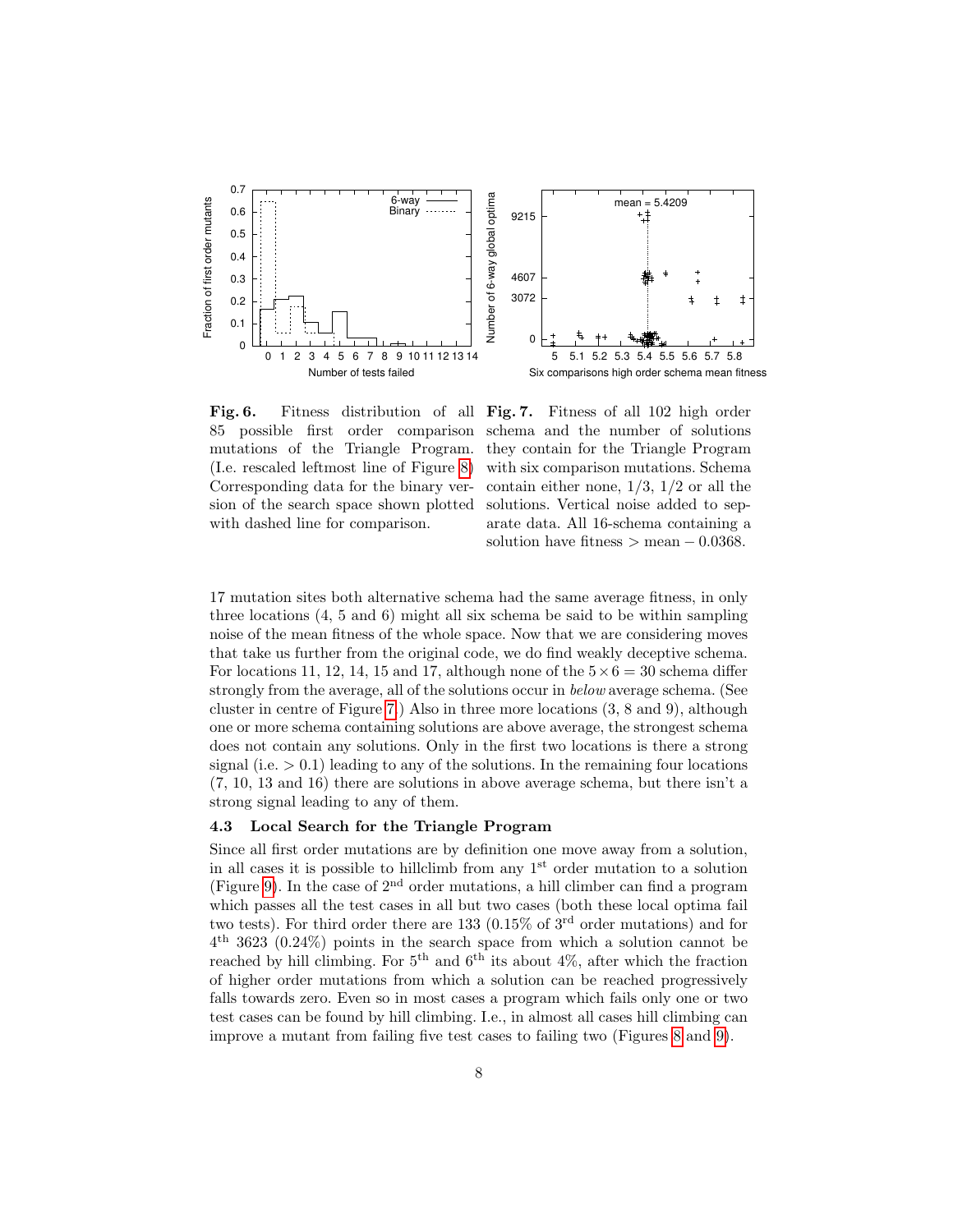

<span id="page-8-1"></span>Fig. 8. Fitness distribution of all 16 926 659 444 735 possible comparison mutations of the Triangle Program. (Summary data plotted in Figure [5.](#page-6-1)) Values above  $10^9$  plotted in bold. 39% of mutations are either  $14^{\text{th}}$  or  $15^{\text{th}}$  order which fail five tests, whilst the fitness distance correlation is near zero at -0.070837.

#### <span id="page-8-0"></span>4.4 Local Optima Networks

Local optima networks are a compact representation of fitness landscapes that can be used for analysis and visualisation [\[66\]](#page-15-16). A solution is a local optimum if none of its neighbours have a better fitness value. A full enumeration of the local optima for the Triangle Program is clearly unmanageable. The networks are therefore based on a sample of high-quality local optima in the search space. This is much more of a practical search algorithm than in the previous section, where we treat finding any hill climbing route to a solution as a problem of searching a directed graph and so we include backing up and trying again if it appears no forward progress is possible.

The sampling algorithm is an Iterated Local Search (ILS) which starts from a locally optimal solution and then alternates between a random mutation and a best-improvement hill-climber. The termination criterion is a fixed number of iterations. At each hill climbing step, only non-worsening local moves are accepted. Both the hill-climber and mutation consider the immediate neighbourhood, i.e, a program which differs only in a single comparison.

Edges are directed and based on the mutation operation. There is an escape edge from local optimum i to local optimum i if i is obtained from the mutation of i followed by hill-climbing. The local optima network is the graph where the nodes are the local optima and the edges are the escape edges.

To sample the local optima, we ran an ILS, from 1000 random starting points, with a budget of 10 000 iterations. This generated  $2372805$  unique local minima. Figure [10](#page-10-1) presents the proportion of those runs that find a solution that passes all test cases. Figure [10](#page-10-1) shows that in many cases the landscape can be easily traversed to reach solutions that pass all test cases.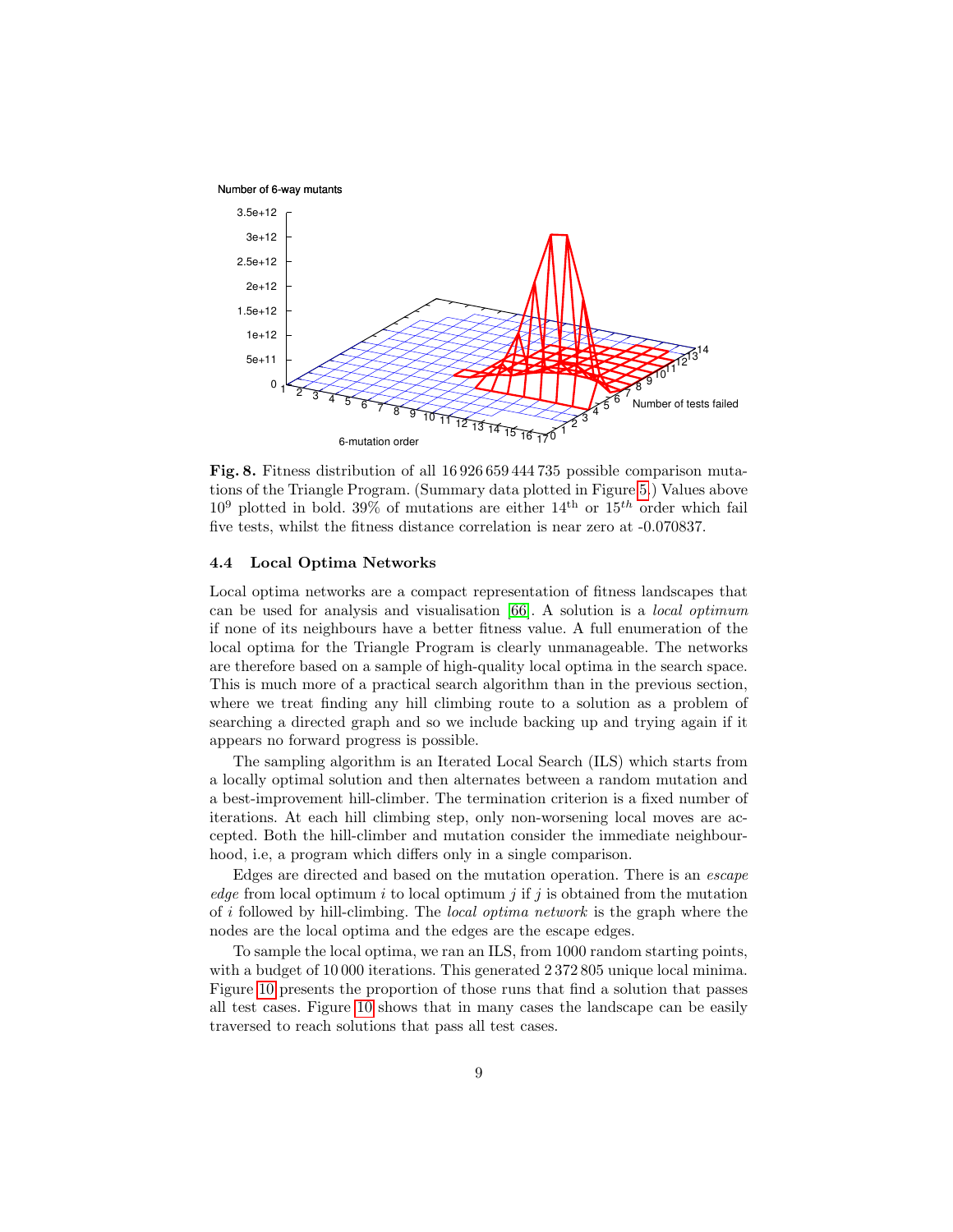<span id="page-9-0"></span>Table 4. Average fitness of high order schema and number of solutions they contain for all six comparisons in the Triangle Program. See also Figure [7](#page-7-2)

|                  |                          | Schema mean | sd                                            | above average | Sol              |                 |                                          | Schema mean | sd                                            | above average | Sol            |
|------------------|--------------------------|-------------|-----------------------------------------------|---------------|------------------|-----------------|------------------------------------------|-------------|-----------------------------------------------|---------------|----------------|
| 1                | $\,<$                    |             | $5.843567$ 1.423400 0.4227 $\pm 0.0014$ 3072  |               |                  | 10              | $\,<$                                    |             | 5.481349 1.104830 0.0604 $\pm 0.0011$         |               | $\theta$       |
| $\mathbf 1$      | $\leq$                   |             | 5.727581 1.349277 0.3067 $\pm 0.0013$ 3071    |               |                  | 10              | $\leq$                                   |             | $5.422098$ 1.055740 0.0012 $\pm$ 0.0011 4607  |               |                |
| $\mathbf 1$      | $==$                     |             | $5.726547$ 1.349000 0.3056 $\pm$ 0.0013 3072  |               |                  | 10              | $\!=\!=$                                 |             | $5.421187$ 1.056004 0.0003 $\pm$ 0.0011 4608  |               |                |
| 1                | $!=$                     |             | $5.114173$ 0.318021 -0.3067 $\pm$ 0.0003      |               | $\Omega$         | 10              | $!=$                                     |             | $5.419925$ 1.032951 -0.0010 $\pm 0.0010$      |               | 0              |
| $\mathbf 1$      | $>=$                     |             | $5.000000$ $0.000000$ $-0.4209 \pm 0.0000$    |               | $\overline{0}$   | 10              | $>=$                                     |             | $5.357749$ 0.994258 -0.0632 $\pm 0.0010$      |               | $\theta$       |
| 1                | $\,>\,$                  |             | 5.113825 0.317599 -0.3071 $\pm 0.0003$        |               | 0                | 10              | $\,>\,$                                  |             | $5.420015$ 1.033797 -0.0009 $\pm 0.0010$      |               | $\theta$       |
| $\overline{2}$   | $\,<$                    |             | 5.842667 1.471239 0.4218 $\pm 0.0015$ 3072    |               |                  | $\overline{11}$ | $\,<$                                    |             | $5.385125$ 0.943758 -0.0358 $\pm$ 0.0009      |               | $\theta$       |
| $\,2$            | $\leq$                   |             | $5.614215$ 1.319723 0.1933 $\pm$ 0.0013 3071  |               |                  | 11              | $\leq$                                   |             | $5.455657$ 1.102885 0.0348 $\pm$ 0.0011       |               | $\mathbf{0}$   |
| $\boldsymbol{2}$ | $==$                     |             | $5.616813$ 1.323260 0.1959 $\pm$ 0.0013 3072  |               |                  | 11              | $==$                                     |             | 5.349893 0.897228 -0.0710 $\pm$ 0.0009        |               | 0              |
| $\overline{2}$   | $!=$                     |             | $5.228102$ 0.473518 -0.1928 $\pm 0.0005$      |               | $\overline{0}$   | 11              | $!=$                                     |             | 5.493383 1.185560 0.0725 $\pm 0.0012$         |               | 0              |
| $\,2$            | $>=$                     |             | $5.000000$ $0.000000$ $-0.4209 \pm 0.0000$    |               | $\boldsymbol{0}$ | 11              | $>=$                                     |             | $5.457862$ 1.142620 0.0370 $\pm 0.0011$       |               | $\overline{0}$ |
| $\boldsymbol{2}$ | $\,$                     |             | $5.228345$ 0.473535 -0.1926 $\pm 0.0005$      |               | 0                | 11              | $\, >$                                   |             | 5.384137 0.979864 -0.0368 $\pm$ 0.0010 9215   |               |                |
| $\overline{3}$   | $\overline{\phantom{a}}$ |             | 5.840933 1.576470 0.4200 $\pm 0.0016$         |               | $\overline{0}$   | 12              | $\,<$                                    |             | 5.401587 1.013621 -0.0193 $\pm 0.0010$        |               | $\theta$       |
| 3                | $\leq$                   |             | 5.499540 1.233664 0.0786 $\pm$ 0.0012 4607    |               |                  | 12              | $\leq$                                   |             | $5.407264$ 1.023709 -0.0136 $\pm$ 0.0010 4608 |               |                |
| 3                | $==$                     |             | 5.500957 1.236198 0.0801 $\pm$ 0.0012 4608    |               |                  | 12              | $==$                                     |             | 5.399789 1.014724 -0.0211 $\pm$ 0.0010 4607   |               |                |
| 3                | $!=$                     |             | 5.343792 0.582205 -0.0771 $\pm 0.0006$        |               | 0                | 12              | $!=$                                     |             | 5.440903 1.078283 0.0200 $\pm$ 0.0011         |               | 0              |
| 3                | $>=$                     |             | $5.000000$ 0.000000 -0.4209 $\pm$ 0.0000      |               | 0                | 12              | $> =$                                    |             | $5.439726$ 1.081894 0.0188 $\pm 0.0011$       |               | $\mathbf{0}$   |
| 3                | $\,$                     |             | $5.342161$ $0.582014$ -0.0787 $\pm 0.0006$    |               | 0                | 12              | $\left( \right)$                         |             | $5.435198$ 1.072511 0.0143 $\pm 0.0011$       |               | 0              |
| $\overline{4}$   | $\overline{\phantom{a}}$ |             | $5.421830$ 1.059801 0.0009 $\pm$ 0.0011       |               | $\Omega$         | $\overline{13}$ | $\overline{\phantom{a}}$                 |             | $5.393600$ 1.005139 -0.0273 $\pm$ 0.0010      |               | $\Omega$       |
| $\overline{4}$   | $\leq$                   |             | $5.421768$ 1.041495 0.0009 $\pm 0.0010$       |               | $\overline{0}$   | 13              |                                          |             | $\leq 5.420620$ 1.052961 -0.0003 $\pm 0.0011$ |               | $\overline{0}$ |
|                  | $==$                     |             | 5.419896 1.025397 -0.0010 $\pm$ 0.0010 9215   |               |                  | 13              | $==$                                     |             | $5.419422$ 1.051208 -0.0015 $\pm 0.0011$      |               | 0              |
| 4                | $!=$                     |             |                                               |               | 0                | 13              | $!=$                                     |             |                                               |               |                |
| 4                |                          |             | $5.422214$ 1.078773 0.0013 $\pm 0.0011$       |               |                  |                 |                                          |             | $5.421373$ 1.044389 0.0005 $\pm$ 0.0010 4608  |               |                |
| 4                | $>=$                     |             | $5.421401$ 1.050374 0.0005 $\pm$ 0.0011       |               | 0                | 13              | $>=$                                     |             | $5.446829$ 1.087792 0.0259 $\pm 0.0011$       |               | $\overline{0}$ |
| $\overline{4}$   | $\rightarrow$            |             | $5.420884$ 1.038998 -0.0000 $\pm$ 0.0010      |               | 0                | 13              | $\rightarrow$                            |             | $5.421251$ 1.042247 0.0004 $\pm$ 0.0010 4607  |               |                |
| $\overline{5}$   | $\,<$                    |             | $5.421382$ 1.060194 0.0005 $\pm 0.0011$       |               | $\overline{0}$   | 14              | $\overline{\phantom{a}}$                 |             | $5.407715$ 1.022905 -0.0132 $\pm 0.0010$      |               | $\Omega$       |
| 5                | $\leq$                   |             | $5.421160$ 1.033338 0.0003 $\pm$ 0.0010       |               | 0                | 14              | $\texttt{<=}$                            |             | 5.413683 1.033827 -0.0072 $\pm 0.0010$        |               | 0              |
| 5                | $==$                     |             | $5.420832$ 1.012703 -0.0001 $\pm$ 0.0010 9215 |               |                  | 14              | $==$                                     |             | $5.400401$ 1.016918 -0.0205 $\pm$ 0.0010 9215 |               |                |
| 5                | $!=$                     |             | $5.420481$ 1.085840 -0.0004 $\pm 0.0011$      |               | 0                | 14              | $!=$                                     |             | $5.441626$ 1.079657 0.0207 $\pm 0.0011$       |               | 0              |
| 5                | $>=$                     |             | $5.420653$ 1.051449 -0.0002 $\pm 0.0011$      |               | 0                | 14              | $>=$                                     |             | $5.433470$ 1.069622 0.0126 $\pm$ 0.0011       |               | 0              |
| 5                | $\,$                     |             | $5.419979$ 1.044165 -0.0009 $\pm$ 0.0010      |               | $\boldsymbol{0}$ | 14              | $\, >$                                   |             | 5.426515 1.057726 0.0056 $\pm$ 0.0011         |               | $\mathbf{0}$   |
| $\overline{6}$   | $\,<$                    |             | 5.419947 1.040180 -0.0010 $\pm$ 0.0010        |               | $\overline{0}$   | $\overline{15}$ | $\,<$                                    |             | 5.394988 1.007207 -0.0259 $\pm 0.0010$        |               | $\theta$       |
| 6                | $\leq$                   |             | 5.418500 1.017661 -0.0024 $\pm$ 0.0010        |               | 0                | 15              | $\texttt{<=}$                            |             | $5.429938$ 1.064344 0.0090 $\pm$ 0.0011       |               | 0              |
| 6                | $==$                     |             | $5.420138$ 1.021691 -0.0008 $\pm$ 0.0010 9215 |               |                  | 15              | $==$                                     |             | $5.430083$ 1.064206 0.0092 $\pm 0.0011$       |               | 0              |
| 6                | $!=$                     |             | $5.421374$ 1.094645 0.0005 $\pm$ 0.0011       |               | 0                | 15              | $!=$                                     |             | $5.410615$ 1.028593 -0.0103 $\pm$ 0.0010 4608 |               |                |
| 6                | $>=$                     |             | $5.420922$ 1.058717 0.0000 $\pm 0.0011$       |               | $\overline{0}$   | 15              | $>=$                                     |             | $5.448421$ 1.090379 0.0275 $\pm 0.0011$       |               | $\overline{0}$ |
| 6                | $\,>\,$                  |             | 5.420671 1.048630 -0.0002 $\pm 0.0010$        |               | $\overline{0}$   | 15              | $\,>\,$                                  |             | $5.410818$ 1.030977 -0.0101 $\pm$ 0.0010 4607 |               |                |
| 7                | ₹                        |             | 5.716858 1.387539 0.2960 $\pm 0.0014$         |               | $\overline{0}$   | 16              | $\overline{\left\langle \right\rangle }$ |             | $5.414233$ 1.035495 -0.0067 $\pm 0.0010$      |               | $\overline{0}$ |
| 7                | $\leq$                   |             | $5.641402$ 1.279383 0.2205 $\pm$ 0.0013 4608  |               |                  | 16              | $\leq$                                   |             | $5.426977$ 1.059495 0.0061 $\pm 0.0011$       |               | 0              |
| 7                | $==$                     |             | $5.643428$ 1.283482 0.2225 $\pm 0.0013$ 4607  |               |                  | 16              | $==$                                     |             | $5.407243$ 1.030172 -0.0137 $\pm 0.0010$ 4607 |               |                |
| 7                | $!=$                     |             | 5.200235 0.626614 -0.2207 $\pm$ 0.0006        |               | 0                | 16              | $!=$                                     |             | $5.434739$ 1.066421 0.0138 $\pm 0.0011$       |               | $\overline{0}$ |
| 7                | $>=$                     |             | $5.125798$ 0.485354 -0.2951 $\pm 0.0005$      |               | $\overline{0}$   | 16              | $>=$                                     |             | $5.427646$ 1.060224 0.0067 $\pm$ 0.0011 4608  |               |                |
| 7                | $\,>\,$                  |             | 5.199680 0.624128 -0.2212 $\pm 0.0006$        |               | $\boldsymbol{0}$ | 16              | $\,>\,$                                  |             | 5.414871 1.035411 -0.0060 $\pm 0.0010$        |               | $\theta$       |
| $\overline{8}$   | $\,<\,$                  |             | 5.482451 1.101441 0.0616 $\pm 0.0011$         |               | $\overline{0}$   | 17              | $\,<\,$                                  |             | $5.404515$ 1.012176 -0.0164 $\pm 0.0010$      |               | $\overline{0}$ |
| 8                | $\leq$                   |             | $5.437518$ 1.066325 0.0166 $\pm$ 0.0011 4607  |               |                  | 17              | $\leq$                                   |             | 5.438065 1.070895 0.0172 $\pm 0.0011$         |               | 0              |
| 8                | $==$                     |             | $5.436342$ 1.063603 0.0154 $\pm$ 0.0011 4608  |               |                  | 17              | $==$                                     |             | $5.430419$ 1.063981 0.0095 $\pm 0.0011$       |               | $\overline{0}$ |
| 8                | $!=$                     |             | 5.406059 1.027887 -0.0148 $\pm 0.0010$        |               | 0                | 17              | $!=$                                     |             | $5.410146$ 1.028519 -0.0108 $\pm$ 0.0010 4608 |               |                |
| 8                | $>=$                     |             | $5.358139$ 0.993148 -0.0628 $\pm$ 0.0010      |               | 0                | 17              | $>=$                                     |             | 5.439023 1.080056 0.0181 $\pm 0.0011$         |               | $\overline{0}$ |
| 8                | >                        |             | $5.404727$ 1.026829 -0.0162 $\pm 0.0010$      |               | 0                | 17              | $\,>\,$                                  |             | $5.403619$ 1.026794 -0.0173 $\pm$ 0.0010 4607 |               |                |
| $\overline{9}$   | $\acute{}$               |             | $5.467923$ 1.101697 0.0470 $\pm 0.0011$       |               | $\overline{0}$   |                 |                                          |             |                                               |               |                |
| 9                | $\leq$                   |             | 5.406438 1.051033 -0.0145 $\pm$ 0.0011 4607   |               |                  |                 |                                          |             |                                               |               |                |
| 9                | $=$                      |             | $5.419790$ 1.052137 -0.0011 $\pm$ 0.0011 4608 |               |                  |                 |                                          |             |                                               |               |                |
| 9                | $!=$                     |             | $5.420790$ 1.035139 -0.0001 $\pm 0.0010$      |               | 0                |                 |                                          |             |                                               |               |                |
| 9                | $>=$                     |             | $5.373288$ 0.997365 -0.0476 $\pm$ 0.0010      |               | 0                |                 |                                          |             |                                               |               |                |
| 9                | $\rightarrow$            |             | $5.437700$ 1.045860 0.0168 $\pm$ 0.0010       |               | $\overline{0}$   |                 |                                          |             |                                               |               |                |
|                  |                          |             |                                               |               |                  |                 |                                          |             |                                               |               |                |

In Figure [11,](#page-11-0) the fitness and Hamming distance of each local minima to the unmutated Triangle Program is presented as a sunflower plot. We can observe that solutions need to maintain some similarity to the original program to pass all test cases. In addition, almost all local optima pass > 50% of the test cases.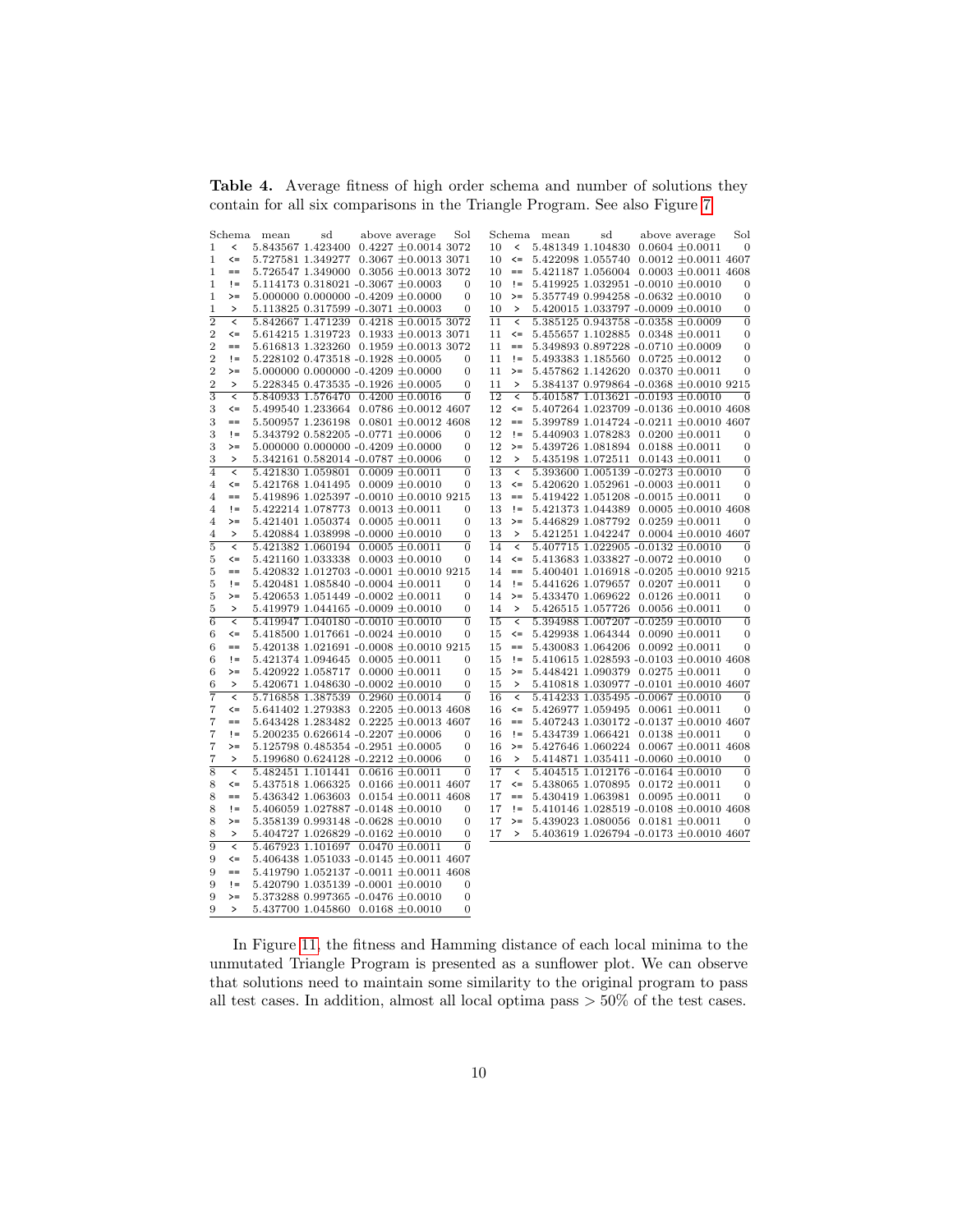

<span id="page-10-0"></span>Fig. 9. Best fitness reached by local search hillclimber starting from high order mutations.  $+$  non-zero value. Up to 9<sup>th</sup> order mutations, in most cases a program which passes all the tests can be found. (Data by enumerating  $1-4$ <sup>th</sup> order mutations and sampling others, more than  $1.5 \, 10^{12}$  fitness evaluations.)



<span id="page-10-1"></span>Fig. 10. Proportion of 1000 Iterated Local Search (ILS) runs that find a solution that passes all test cases versus the number of iterations.

Figure [1](#page-0-0) (page [1\)](#page-0-0) shows the local optima network obtained from observing a subset of the sampling described before. We only consider 100 ILS runs and their first 1000 iterations. Since this process generated more than 60 000 nodes and edges, only the edges are plotted for the sake of clarity. Edges are coloured if they start and end at the same fitness. Other edges are painted black. The points are positioned in the  $x-y$  plane using a force-directed layout algorithm and the fitness is used for the  $z$  axis [\[67\]](#page-15-17). The fact that many nodes are at the same level does not necessarily mean that they are part of the same plateau. Nevertheless, we can observe that the fitness levels for 2, 3 and 5 failed test cases are densely populated. In addition, the numerous clear paths between fitness levels provide visual evidence of the relative ease with which the network can be traversed.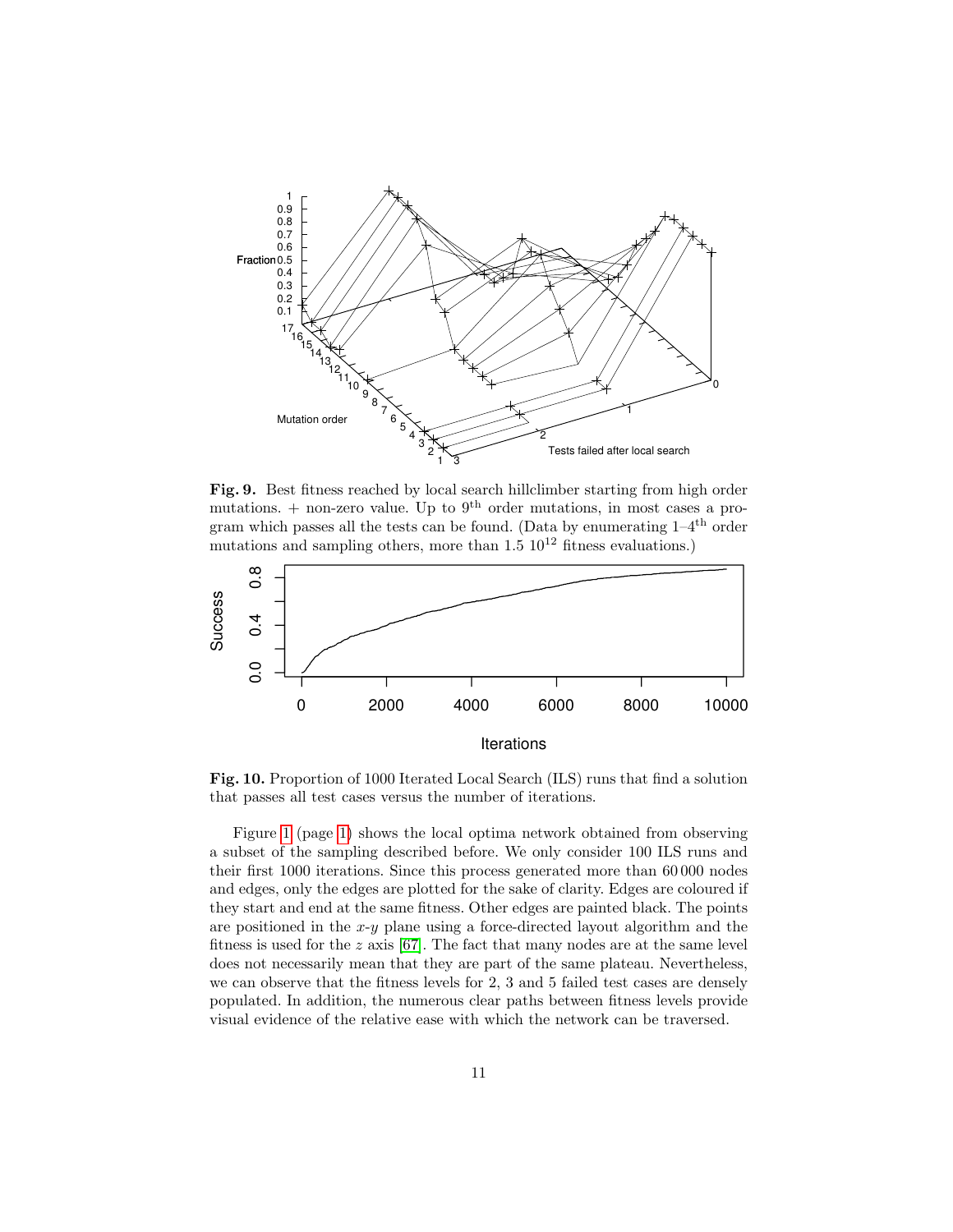

<span id="page-11-0"></span>Fig. 11. Fitness vs Hamming distance of 2 372 805 unique local minima presented as a sunflower plot. The number of petals is proportional to the number of points at each coordinate. Note positive correlation between local optima fitness and distance to the original program. Also many mutants that differ from the original program in up to 12 out of 17 mutation points pass all test cases.

### 5 Conclusions

Although the Triangle Program is small, the number of possible Triangle Programs is huge. We have fully explored a regular subset of it. We reduced the size of its search space by considering only potential improvements to the existing code made by replacing its comparisons. Firstly we restricted the comparator mutations. This enabled us to analyse a systematic subset of the whole improvement fitness landscape. Solutions in the subset are still solutions in the full problem. There are many solutions all of which are readily found by high order schema analysis. Since we use only the number of tests passed there are few fitness levels and as expected there are large plateaux of neutral moves.

Secondly we returned to allowing all possible comparisons. This greatly increases the size of the search space. By allowing more moves we are further from the human written starting point and now schema analysis suggests global search (e.g. via a genetic algorithm) may be deceived. On the other hand, local search (including neutral moves) remains easy near the start point but its chance of finding a solution falls as we move further from the human code. Nonetheless even from a totally random starting point, hill climbing can improve test based fitness.

These results suggest that the program improvement fitness landscape is not as difficult to search as is often assumed.

Datasets <http://www.cs.ucl.ac.uk/staff/W.Langdon/egp2017/triangle/>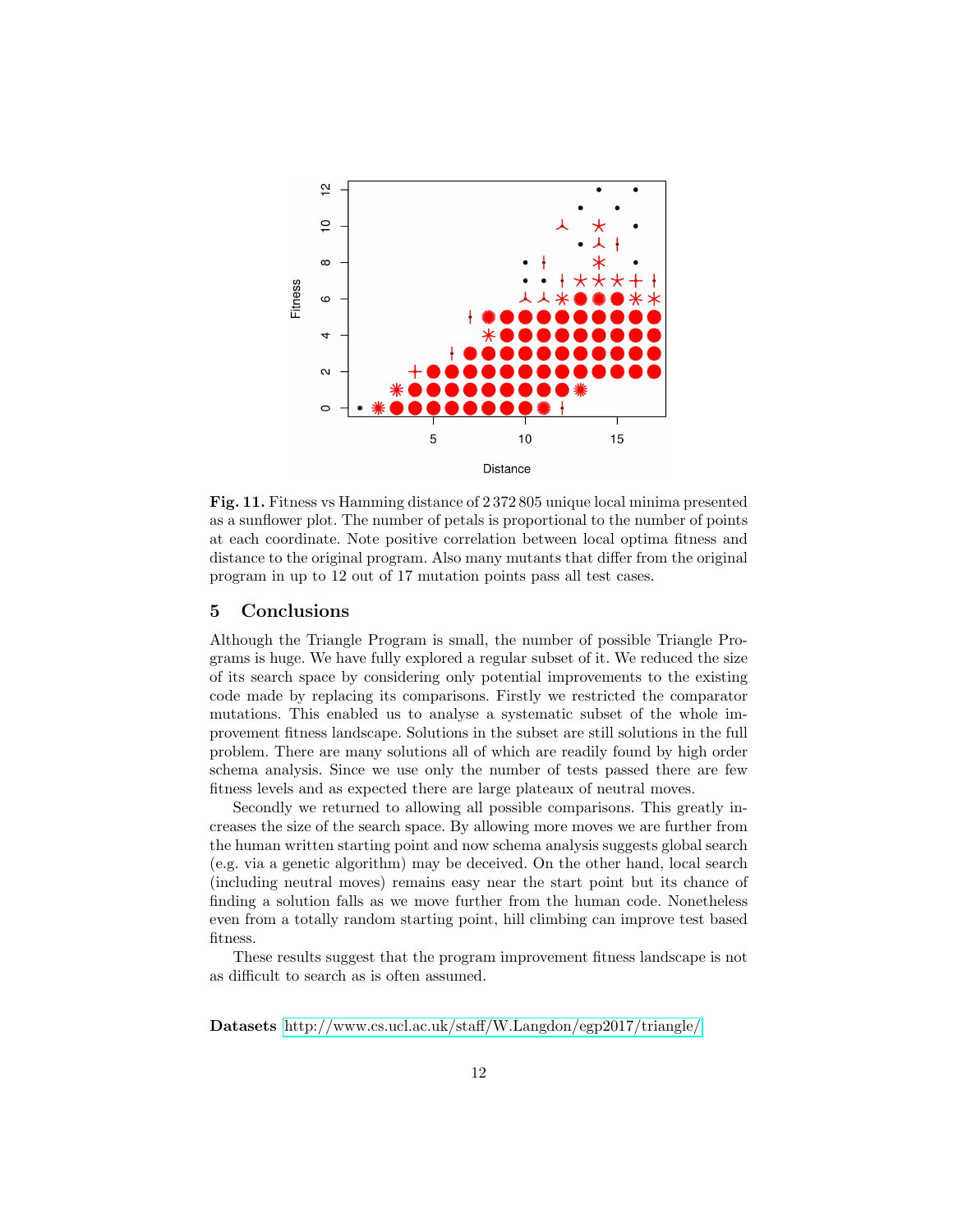### References

- <span id="page-12-0"></span>1. [Langdon, W.B.:](http://www.cs.bham.ac.uk/~wbl/biblio/gp-html/langdon_2015_hbgpa.html) Genetically improved software. In Gandomi, A.H., et al., eds.: Handbook of Genetic Programming Applications. Springer (2015) 181–220
- <span id="page-12-1"></span>2. [Langdon, W.B.:](http://www.cs.bham.ac.uk/~wbl/biblio/gp-html/Langdon_2015_SSBSE.html) Genetic improvement of software for multiple objectives. In Labiche, Y., Barros, M., eds.: SSBSE. LNCS 9275, Bergamo, Italy, Springer (2015) 12–28 Invited keynote.
- <span id="page-12-2"></span>3. [Petke, J.:](http://www.cs.bham.ac.uk/~wbl/biblio/gp-html/Petke_2016_GPEM.html) Preface to the special issue on genetic improvement. Genetic Programming and Evolvable Machines (2017) Editorial Note.
- <span id="page-12-3"></span>4. [Harman, M., Jones, B.F.:](http://dx.doi.org/10.1016/S0950-5849(01)00189-6) Search based software engineering. Information and Software Technology 43(14) (2001) 833–839
- <span id="page-12-4"></span>5. [Koza, J.R.:](http://www.cs.bham.ac.uk/~wbl/biblio/gp-html/koza_book.html) Genetic Programming: On the Programming of Computers by Natural Selection. MIT press (1992)
- <span id="page-12-5"></span>6. [Banzhaf, W., Nordin, P., Keller, R.E., Francone, F.D.:](http://www.cs.bham.ac.uk/~wbl/biblio/gp-html/banzhaf_1997_book.html) Genetic Programming – An Introduction; On the Automatic Evolution of Computer Programs and its Applications. Morgan Kaufmann, San Francisco, CA, USA (1998)
- <span id="page-12-6"></span>7. [Poli, R., Langdon, W.B., McPhee, N.F.:](http://www.cs.bham.ac.uk/~wbl/biblio/gp-html/poli08_fieldguide.html) A field guide to genetic programming. Published via http://lulu.com and freely available at http://www.gp-field-guide.org.uk (2008) (With contributions by J. R. Koza).
- <span id="page-12-7"></span>8. [Arcuri, A., Yao, X.:](http://www.cs.bham.ac.uk/~wbl/biblio/gp-html/Arcuri_2008_cec.html) A novel co-evolutionary approach to automatic software bug fixing. In Wang, J., ed.: 2008 IEEE World Congress on Computational Intelligence, Hong Kong, IEEE (2008) 162–168
- <span id="page-12-8"></span>9. [Weimer, W., Nguyen, T., Le Goues, C., Forrest, S.:](http://www.cs.bham.ac.uk/~wbl/biblio/gp-html/Weimer_2009_ICES.html) Automatically finding patches using genetic programming. In Fickas, S., ed.: International Conference on Software Engineering (ICSE) 2009, Vancouver (2009) 364–374
- <span id="page-12-9"></span>10. [Forrest, S., Nguyen, T., Weimer, W., Le Goues, C.:](http://www.cs.bham.ac.uk/~wbl/biblio/gp-html/DBLP_conf_gecco_ForrestNWG09.html) A genetic programming approach to automated software repair. In Raidl, G., et al., eds.: GECCO, Montreal, ACM (2009) 947–954 Best paper.
- <span id="page-12-10"></span>11. [Weimer, W., Forrest, S., Le Goues, C., Nguyen, T.:](http://www.cs.bham.ac.uk/~wbl/biblio/gp-html/Weimer_2010_ACM.html) Automatic program repair with evolutionary computation. Communications of the ACM  $53(5)$  (2010) 109–116
- <span id="page-12-11"></span>12. [Le Goues, C., Dewey-Vogt, M., Forrest, S., Weimer, W.:](http://www.cs.bham.ac.uk/~wbl/biblio/gp-html/LeGoues_2012_ICSE.html) A systematic study of automated program repair: Fixing 55 out of 105 bugs for \$8 each. In Glinz, M., ed.: 34th International Conference on Software Engineering (ICSE 2012), Zurich (2012) 3–13
- <span id="page-12-12"></span>13. [Le Goues, C., Nguyen, T., Forrest, S., Weimer, W.:](http://www.cs.bham.ac.uk/~wbl/biblio/gp-html/DBLP_journals_tse_GouesNFW12.html) GenProg: A generic method for automatic software repair. IEEE Transactions on Software Engineering 38(1) (2012) 54–72
- <span id="page-12-13"></span>14. [Le Goues, C., Forrest, S., Weimer, W.:](http://www.cs.bham.ac.uk/~wbl/biblio/gp-html/legouesWFSQJO2013.html) Current challenges in automatic software repair. Software Quality Journal 21 (2013) 421–443
- <span id="page-12-14"></span>15. [Ke, Y., Stolee, K.T., Le Goues, C., Brun, Y.:](http://www.cs.bham.ac.uk/~wbl/biblio/gp-html/Ke_2015_ASE.html) Repairing programs with semantic code search. In Grunske, L., Whalen, M., eds.: 30th IEEE/ACM International Conference on Automated Software Engineering (ASE 2015), Lincoln, Nebraska, USA (2015)
- <span id="page-12-15"></span>16. [Kocsis, Z.A., Drake, J.H., Carson, D., Swan, J.:](http://www.cs.bham.ac.uk/~wbl/biblio/gp-html/Kocsis_2016_GI.html) Automatic improvement of Apache Spark queries using semantics-preserving program reduction. In Petke, J., et al., eds.: Genetic Improvement 2016 Workshop, Denver, ACM (2016) 1141–1146
- <span id="page-12-16"></span>17. [Petke, J., Harman, M., Langdon, W.B., Weimer, W.:](http://www.cs.bham.ac.uk/~wbl/biblio/gp-html/Petke_2014_EuroGP.html) Using genetic improvement and code transplants to specialise a C++ program to a problem class. In Nicolau, M., et al., eds.: EuroGP. LNCS 8599, Granada, Spain, Springer (2014) 137–149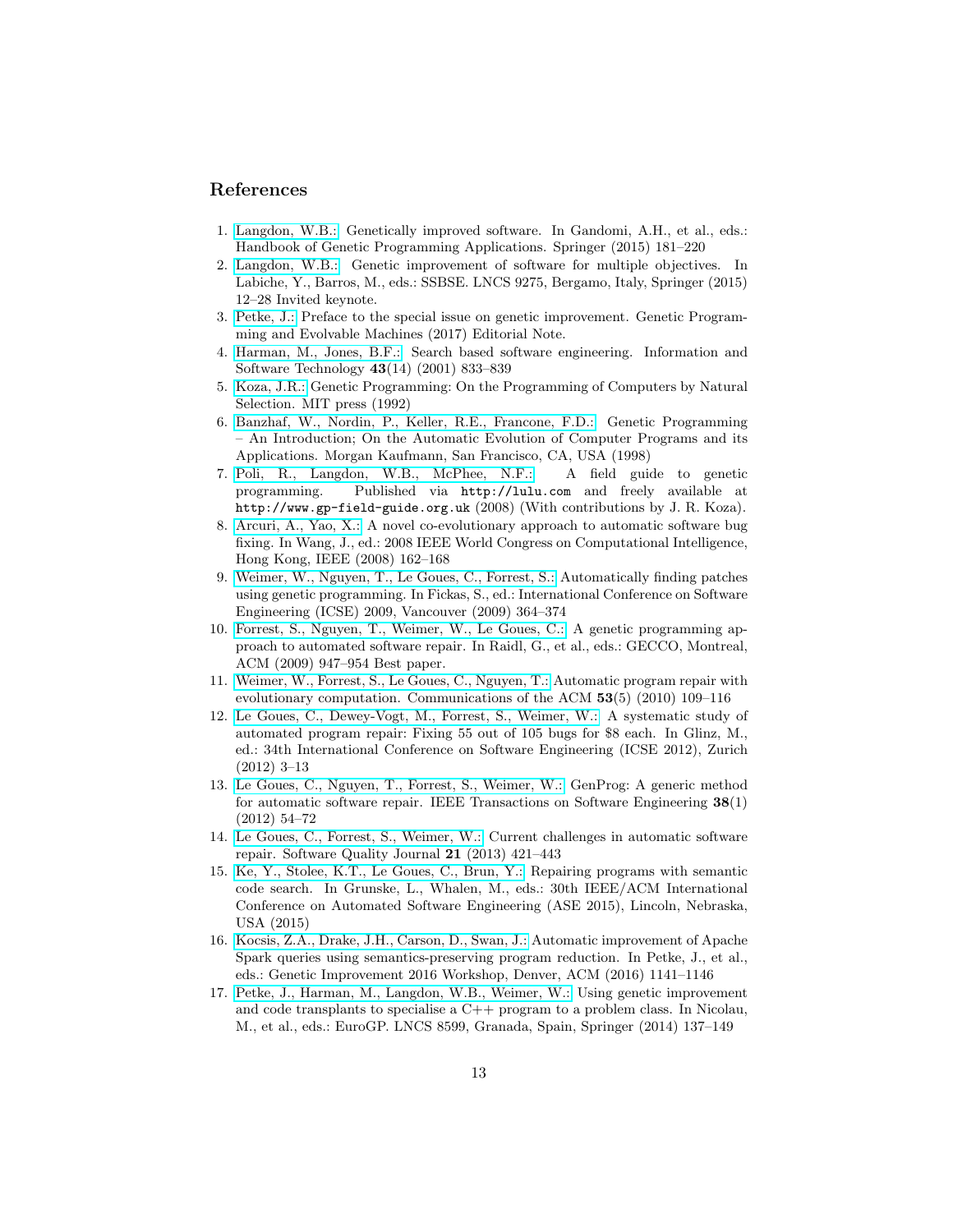- <span id="page-13-0"></span>18. [Marginean, A., Barr, E.T., Harman, M., Jia, Y.:](http://www.cs.bham.ac.uk/~wbl/biblio/gp-html/Marginean_2015_SSBSE.html) Automated transplantation of call graph and layout features into Kate. In Labiche, Y., Barros, M., eds.: SSBSE. LNCS 9275, Bergamo, Italy, Springer (2015) 262–268
- <span id="page-13-1"></span>19. [Barr, E.T., Harman, M., Jia, Y., Marginean, A., Petke, J.:](http://www.cs.bham.ac.uk/~wbl/biblio/gp-html/Barr_2015_ISSTA.html) Automated software transplantation. In Xie, T., Young, M., eds.: International Symposium on Software Testing and Analysis, ISSTA 2015, Baltimore, Maryland, USA, ACM (2015) 257– 269 ACM SIGSOFT Distinguished Paper Award.
- <span id="page-13-2"></span>20. [Harman, M., Jia, Y., Langdon, W.B.:](http://www.cs.bham.ac.uk/~wbl/biblio/gp-html/Harman_2014_Babel.html) Babel pidgin: SBSE can grow and graft entirely new functionality into a real world system. In Le Goues, C., Yoo, S., eds.: Proceedings of the 6th International Symposium, on Search-Based Software Engineering, SSBSE 2014. LNCS 8636, Fortaleza, Brazil, Springer (2014) 247–252 Winner SSBSE 2014 Challange Track.
- <span id="page-13-3"></span>21. [Jia, Y., Harman, M., Langdon, W.B., Marginean, A.:](http://www.cs.bham.ac.uk/~wbl/biblio/gp-html/jia_2015_gsgp.html) Grow and serve: Growing Django citation services using SBSE. In Yoo, S., Minku, L., eds.: SSBSE 2015 Challenge Track. LNCS 9275, Bergamo, Italy (2015) 269–275
- <span id="page-13-4"></span>22. [Langdon, W.B., White, D.R., Harman, M., Jia, Y., Petke, J.:](http://www.cs.bham.ac.uk/~wbl/biblio/gp-html/Langdon_2016_SSBSE.html) API-constrained genetic improvement. In Sarro, F., Deb, K., eds.: Proceedings of the 8th International Symposium on Search Based Software Engineering, SSBSE 2016. LNCS 9962, Raleigh, North Carolina, USA, Springer (2016) 224–230
- <span id="page-13-5"></span>23. [Langdon, W.B., Harman, M.:](http://www.cs.bham.ac.uk/~wbl/biblio/gp-html/Langdon_2013_ieeeTEC.html) Optimising existing software with genetic programming. IEEE Transactions on Evolutionary Computation 19(1) (2015) 118–135
- <span id="page-13-6"></span>24. [Langdon, W.B., Lam, B.Y.H., Modat, M., Petke, J., Harman, M.:](http://www.cs.bham.ac.uk/~wbl/biblio/gp-html/Langdon_2016_GPEM.html) Genetic improvement of GPU software. Genetic Programming and Evolvable Machines (2017) Online first.
- <span id="page-13-7"></span>25. [White, D.R., Arcuri, A., Clark, J.A.:](http://www.cs.bham.ac.uk/~wbl/biblio/gp-html/White_2011_ieeeTEC.html) Evolutionary improvement of programs. IEEE Transactions on Evolutionary Computation 15(4) (2011) 515–538
- <span id="page-13-8"></span>26. [Bruce, B.R., Petke, J., Harman, M.:](http://www.cs.bham.ac.uk/~wbl/biblio/gp-html/bruce2015reducing.html) Reducing energy consumption using genetic improvement. In Silva, S., et al., eds.: GECCO, Madrid, Spain, ACM, ACM (2015) 1327–1334
- <span id="page-13-9"></span>27. [Bruce, B.R.:](http://www.cs.bham.ac.uk/~wbl/biblio/gp-html/Bruce_2015_gi.html) Energy optimisation via genetic improvement A SBSE technique for a new era in software development. In Langdon, W.B., et al., eds.: Genetic Improvement 2015 Workshop, Madrid, ACM (2015) 819–820
- <span id="page-13-10"></span>28. [Burles, N., Bowles, E., Brownlee, A.E.I., Kocsis, Z.A., Swan, J., Veerapen, N.:](http://www.cs.bham.ac.uk/~wbl/biblio/gp-html/Burles_2015_SSBSE.html) Object-oriented genetic improvement for improved energy consumption in Google Guava. In Labiche, Y., Barros, M., eds.: SSBSE. LNCS 9275, Bergamo, Italy, Springer (2015) 255–261
- <span id="page-13-11"></span>29. [Burles, N., Bowles, E., Bruce, B.R., Srivisut, K.:](http://www.cs.bham.ac.uk/~wbl/biblio/gp-html/Burles_2015_SSBSEa.html) Specialising Guava's cache to reduce energy consumption. In Labiche, Y., Barros, M., eds.: SSBSE. LNCS 9275, Bergamo, Italy, Springer (2015) 276–281
- <span id="page-13-12"></span>30. [Bokhari, M., Wagner, M.:](http://www.cs.bham.ac.uk/~wbl/biblio/gp-html/Bokhari_2016_GI.html) Optimising energy consumption heuristically on android mobile phones. In Petke, J., et al., eds.: Genetic Improvement 2016 Workshop, Denver, ACM (2016) 1139–1140
- <span id="page-13-13"></span>31. [Haraldsson, S.O., Woodward, J.R.:](http://www.cs.bham.ac.uk/~wbl/biblio/gp-html/Haraldsson_2015_gi.html) Genetic improvement of energy usage is only as reliable as the measurements are accurate. In Langdon, W.B., et al., eds.: Genetic Improvement 2015 Workshop, Madrid, ACM (2015) 831–832
- <span id="page-13-14"></span>32. [Langdon, W.B., Petke, J., Bruce, B.R.:](http://www.cs.bham.ac.uk/~wbl/biblio/gp-html/Langdon_2016_PPSN.html) Optimising quantisation noise in energy measurement. In Handl, J., et al., eds.: 14th International Conference on Parallel Problem Solving from Nature. LNCS 9921, Edinburgh, Springer (2016) 249–259
- <span id="page-13-15"></span>33. [Schulte, E., Dorn, J., Harding, S., Forrest, S., Weimer, W.:](http://www.cs.bham.ac.uk/~wbl/biblio/gp-html/schulte2014optimization.html) Post-compiler software optimization for reducing energy. In: Proceedings of the 19th International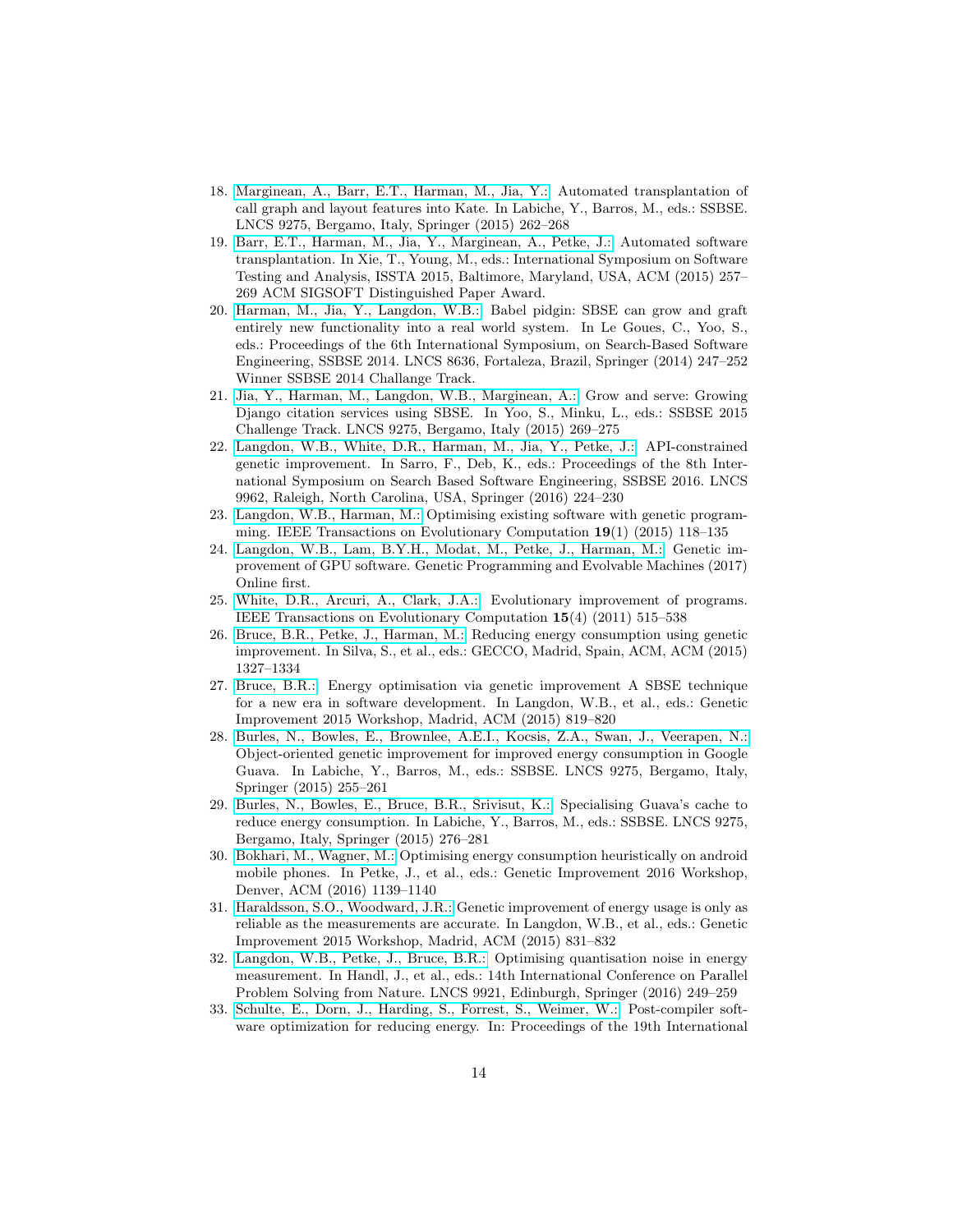Conference on Architectural Support for Programming Languages and Operating Systems, ASPLOS'14, Salt Lake City, Utah, USA, ACM (2014) 639–652

- <span id="page-14-0"></span>34. [Wagner, M.:](http://www.cs.bham.ac.uk/~wbl/biblio/gp-html/Wagner_2016_GI.html) Speeding up the proof strategy in formal software verification. In Petke, J., et al., eds.: Genetic Improvement 2016 Workshop, Denver, ACM (2016) 1137–1138
- <span id="page-14-1"></span>35. [Wu, F., Weimer, W., Harman, M., Jia, Y., Krinke, J.:](http://www.cs.bham.ac.uk/~wbl/biblio/gp-html/Wu_2015_GECCO.html) Deep parameter optimisation. In Silva, S., et al., eds.: GECCO, Madrid, ACM (2015) 1375–1382
- <span id="page-14-2"></span>36. [Walsh, P., Ryan, C.:](http://www.cs.bham.ac.uk/~wbl/biblio/gp-html/ryan_1995_paragen.html) Automatic conversion of programs from serial to parallel using genetic programming - the paragen system. In D'Hollander, E.H., et al., eds.: Proceedings of ParCo'95. Volume 11 of Advances in Parallel Computing., Gent, Belgium, Elsevier (1995) 415–422
- <span id="page-14-3"></span>37. [Williams, K.P.:](http://www.cs.bham.ac.uk/~wbl/biblio/gp-html/williams98.html) Evolutionary Algorithms for Automatic Parallelization. PhD thesis, Department of Computer Science, University of Reading, Whiteknights Campus, Reading, UK (1998)
- <span id="page-14-4"></span>38. [Williams, K.P., Williams, S.A.:](http://citeseerx.ist.psu.edu/viewdoc/summary?doi=10.1.1.49.3499) Genetic compilers: A new technique for automatic parallelisation. In: 2nd European School of Parallel Programming Environments (ESPPE'96), L'Alpe d'Hoez, France (1996) 27–30
- <span id="page-14-5"></span>39. [Langdon, W.B., Harman, M.:](http://www.cs.bham.ac.uk/~wbl/biblio/gp-html/langdon_2010_cigpu.html) Evolving a CUDA kernel from an nVidia template. In Sobrevilla, P., ed.: 2010 IEEE World Congress on Computational Intelligence, Barcelona, IEEE (2010) 2376–2383
- <span id="page-14-6"></span>40. [White, D.R., Clark, J., Jacob, J., Poulding, S.M.:](http://www.cs.bham.ac.uk/~wbl/biblio/gp-html/White2_2008_gecco.html) Searching for resource-efficient programs: low-power pseudorandom number generators. In Keijzer, M., et al., eds.: GECCO, Atlanta, GA, USA, ACM (2008) 1775–1782
- <span id="page-14-7"></span>41. [White, D.R.:](http://www.cs.bham.ac.uk/~wbl/biblio/gp-html/White_thesis.html) Genetic Programming for Low-Resource Systems. PhD thesis, Department of Computer Science, University of York, UK (2009)
- <span id="page-14-8"></span>42. [Yeboah-Antwi, K., Baudry, B.:](http://www.cs.bham.ac.uk/~wbl/biblio/gp-html/Yeboah-Antwi_2015_gi.html) Embedding adaptivity in software systems using the ECSELR framework. In Langdon, W.B., et al., eds.: Genetic Improvement 2015 Workshop, Madrid, ACM (2015) 839–844
- <span id="page-14-9"></span>43. [Mrazek, V., Vasicek, Z., Sekanina, L.:](http://www.cs.bham.ac.uk/~wbl/biblio/gp-html/Mrazek_2015_gi.html) Evolutionary approximation of software for embedded systems: Median function. In Langdon, W.B., et al., eds.: Genetic Improvement 2015 Workshop, Madrid, ACM (2015) 795–801
- <span id="page-14-10"></span>44. [Burles, N., Swan, J., Bowles, E., Brownlee, A.E.I., Kocsis, Z.A., Veerapen, N.:](http://www.cs.bham.ac.uk/~wbl/biblio/gp-html/Swan_2015_gi.html) Embedded dynamic improvement. In Langdon, W.B., et al., eds.: Genetic Improvement 2015 Workshop, Madrid, ACM (2015) 831–832
- <span id="page-14-11"></span>45. [Vasicek, Z., Mrazek, V.:](http://www.cs.bham.ac.uk/~wbl/biblio/gp-html/Vasicek_2016_GPEMa.html) Trading between quality and non-functional properties of median filter in embedded systems. Genetic Programming and Evolvable Machines (2017) Online first.
- <span id="page-14-12"></span>46. [Petke, J.:](http://www.cs.bham.ac.uk/~wbl/biblio/gp-html/Petke_2016_GI.html) Genetic improvement for code obfuscation. In Petke, J., et al., eds.: Genetic Improvement 2016 Workshop, Denver, ACM (2016) 1135–1136
- <span id="page-14-13"></span>47. [Harman, M., Jia, Y., Langdon, W.B., Petke, J., Moghadam, I.H., Yoo, S., Wu,](http://www.cs.bham.ac.uk/~wbl/biblio/gp-html/Harman_2014_seams.html) [F.:](http://www.cs.bham.ac.uk/~wbl/biblio/gp-html/Harman_2014_seams.html) Genetic improvement for adaptive software engineering. In Engels, G., ed.: 9th International Symposium on Software Engineering for Adaptive and Self-Managing Systems (SEAMS'14), Hyderabad, India, ACM (2014) 1–4 Keynote.
- <span id="page-14-14"></span>48. [Landsborough, J., Harding, S., Fugate, S.:](http://www.cs.bham.ac.uk/~wbl/biblio/gp-html/Landsborough_2015_gi.html) Removing the kitchen sink from software. In Langdon, W.B., et al., eds.: Genetic Improvement 2015 Workshop, Madrid, ACM (2015) 833–838
- <span id="page-14-15"></span>49. [Harman, M., Jia, Y., Krinke, J., Langdon, W.B., Petke, J., Zhang, Y.:](http://www.cs.bham.ac.uk/~wbl/biblio/gp-html/Harman_2014_SPLC.html) Search based software engineering for software product line engineering: a survey and directions for future work. In: 18th International Software Product Line, SPLC 2014, Florence, Italy (2014) 5–18 Invited keynote.